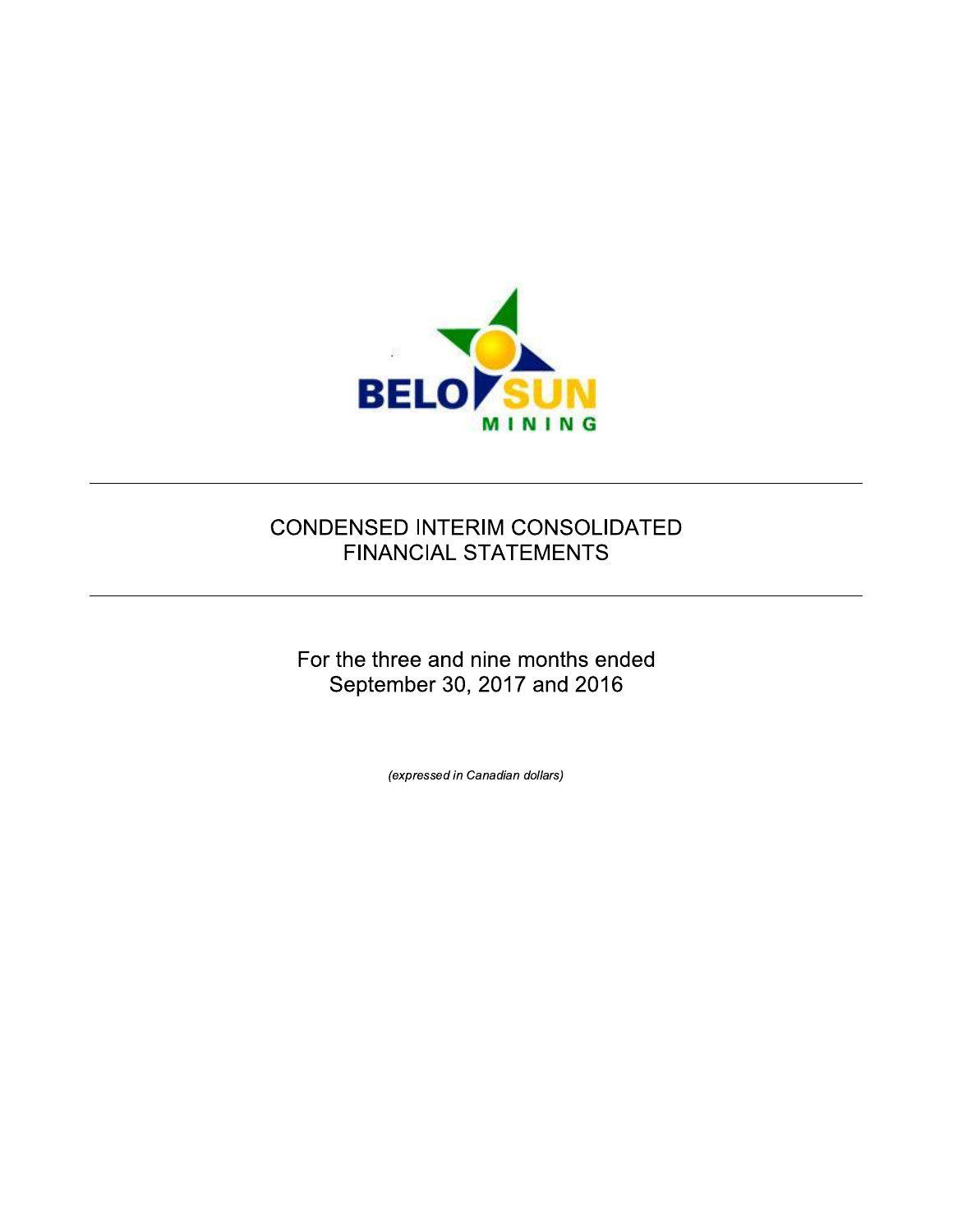# **Belo Sun Mining Corp.**

## **NOTICE OF NO AUDITOR REVIEW OF CONDENSED INTERIM CONSOLIDATED FINANCIAL STATEMENTS**

Under National Instrument 51-102, Part 4, subsection 4.3(3) (a), if an auditor has not performed a review of the condensed interim consolidated financial statements, they must be accompanied by a notice indicating that the interim financial statements have not been reviewed by an auditor.

The accompanying unaudited condensed interim consolidated financial statements of the Company have been prepared by and are the responsibility of the Company's management.

The Company's independent auditor has not performed a review of these condensed interim consolidated financial statements in accordance with standards established by the Canadian Institute of Chartered Accountants for a review of interim financial statements by an entity's auditor.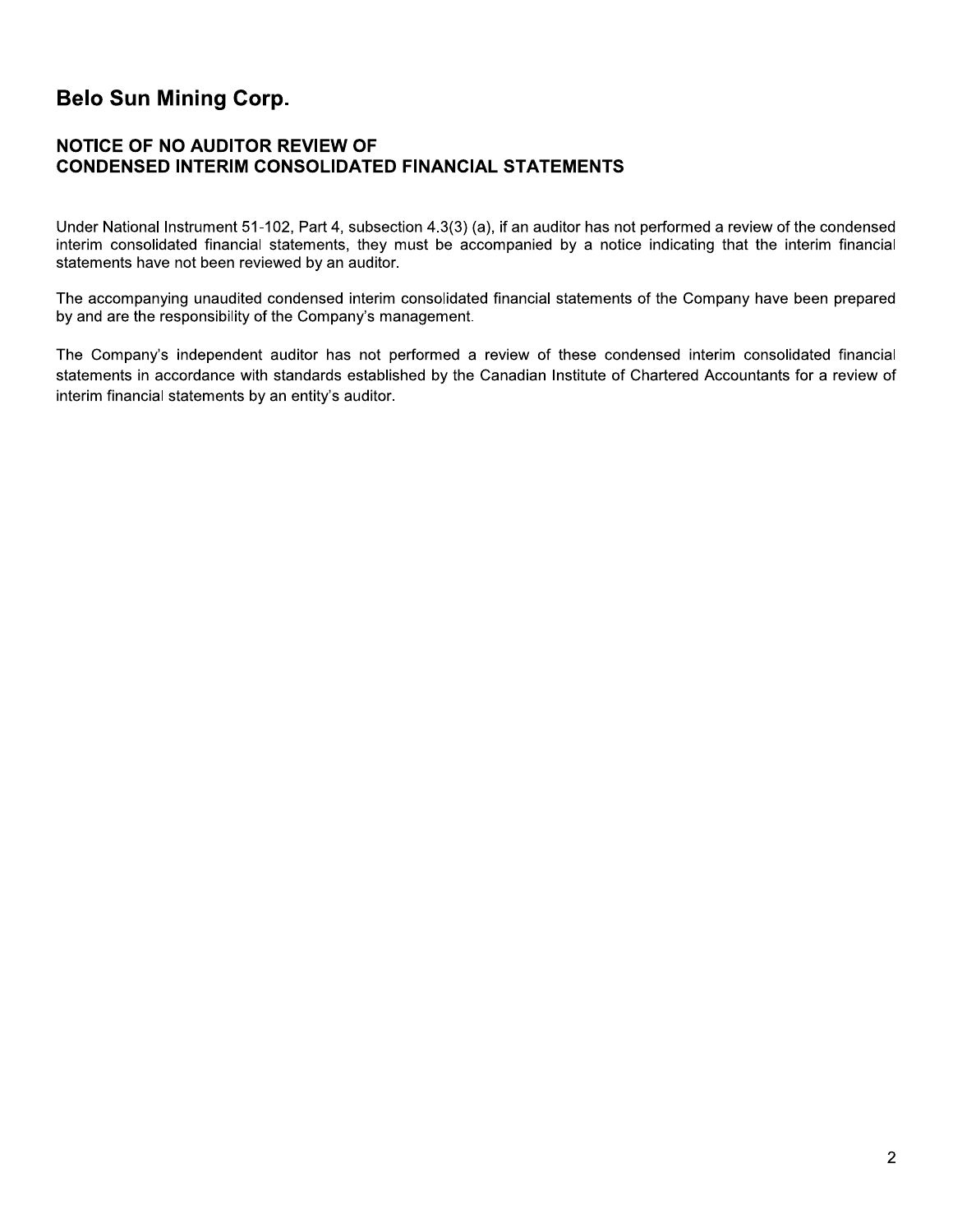# **Belo Sun Mining Corp. Condensed Interim Consolidated Statements of Financial Position**

|                                                             |                |                | September 30,   | December 31,     |
|-------------------------------------------------------------|----------------|----------------|-----------------|------------------|
|                                                             | <b>Notes</b>   |                | 2017            | 2016             |
| <b>Assets</b>                                               |                |                |                 |                  |
| <b>Current assets</b>                                       |                |                |                 |                  |
| Cash and cash equivalents                                   |                | \$             | 67,957,210      | \$<br>82,385,921 |
| Prepaid expenses and sundry receivables                     | 3              |                | 246,423         | 269,064          |
|                                                             |                |                | 68,203,633      | 82,654,985       |
| <b>Non-current assets</b>                                   |                |                |                 |                  |
| Property, plant and equipment                               | 6              |                | 12,828,532      | 12,084,967       |
| Mineral property development                                | 4              |                | 3,488,528       |                  |
| Term investment                                             | 5              |                | 639,860         | 626,233          |
| <b>Total Assets</b>                                         |                | \$             | 85,160,553      | \$<br>95,366,185 |
|                                                             |                |                |                 |                  |
| <b>Liabilities and Equity</b>                               |                |                |                 |                  |
| <b>Current liabilities</b>                                  |                |                |                 |                  |
| Accounts payable and accrued liabilities                    | $\mathbf{7}$   | $\mathfrak{L}$ | 10,163,636      | \$<br>8,270,985  |
|                                                             |                |                |                 |                  |
| <b>Non-current liabilities</b>                              |                |                |                 |                  |
| Long-term liabilities                                       | $\overline{7}$ |                | 1,265,490       | 1,223,172        |
|                                                             |                |                | 11,429,126      | 9,494,157        |
|                                                             |                |                |                 |                  |
| <b>Equity</b>                                               |                |                |                 |                  |
| Share capital                                               |                |                | 264,043,853     | 264,043,853      |
| Shares held in trust for settlement of share-based payments | 8              |                | (680, 651)      | (454, 557)       |
| Share-based payments reserve                                | 8              |                | 4,837,483       | 6,790,425        |
| Accumulated other comprehensive income                      |                |                | 691,371         | 1,432,903        |
| <b>Deficit</b>                                              |                |                | (195, 160, 629) | (185,940,596)    |
| <b>Total Equity</b>                                         |                |                | 73,731,427      | 85,872,028       |
| <b>Total Liabilities and Equity</b>                         |                | \$             | 85,160,553      | \$<br>95,366,185 |

## (Expressed in Canadian dollars)

Commitments and contingencies

 $14$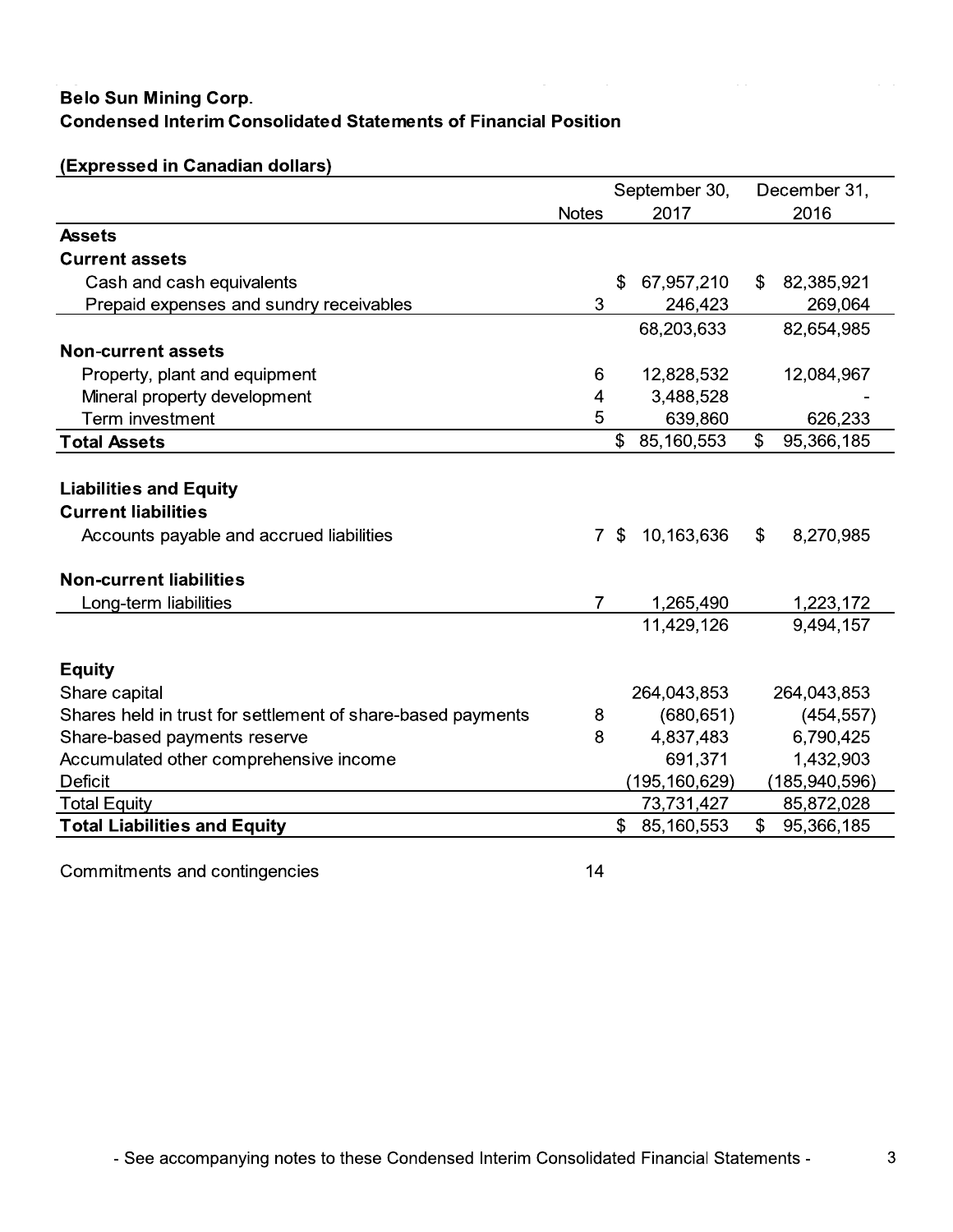# **Belo Sun Mining Corp. Condensed Interim Consolidated Statements of Comprehensive Loss**

# (Expressed in Canadian dollars)

|                                                        |                 | Three months ended |                | Nine months ended |                |  |
|--------------------------------------------------------|-----------------|--------------------|----------------|-------------------|----------------|--|
|                                                        |                 | September 30,      |                | September 30,     |                |  |
|                                                        | <b>Notes</b>    | 2017               | 2016           | 2017              | 2016           |  |
| <b>Expenses</b>                                        |                 |                    |                |                   |                |  |
| Salaries, wages and consulting fees                    | 13              | 777,493            | 852,810        | 3,698,558         | 2,731,149      |  |
| Legal and audit fees                                   |                 | 159,086            | 25,209         | 577,662           | 83,378         |  |
| General and administration                             |                 | 430,410            | 440,926        | 1,695,830         | 1,297,392      |  |
| Depreciation                                           |                 | 38,328             | 47,797         | 125,880           | 166,486        |  |
| Share-based payments                                   | 8               | 452,692            | 1,702,566      | 3,431,882         | 5,359,247      |  |
| Exploration and evaluation expenses                    |                 | 746,863            | 658,304        | 2,591,717         | 1,843,653      |  |
| <b>Engineering studies</b>                             |                 |                    | 403,271        | 142,991           | 587,472        |  |
| Foreign exchange loss                                  |                 | 191,362            | 27,306         | 371,246           | 486,059        |  |
| Loss from operations                                   |                 | (2,796,234)        | (4, 158, 189)  | (12,635,766)      | (12, 554, 836) |  |
| Interest income                                        |                 | 183,509            | 122,018        | 547,203           | 217,176        |  |
| Gain on disposal of asset                              |                 |                    | 211            |                   | 5,620          |  |
| Net loss for the period                                |                 | (2,612,725)        | (4,035,960)    | (12,088,563)      | (12, 332, 040) |  |
| Other Comprehensive Income:                            |                 |                    |                |                   |                |  |
| Items that may be reclassified to profit/loss          |                 |                    |                |                   |                |  |
| Exchange differences on translating foreign operations |                 | (409, 196)         | 122,351        | (741,532)         | (472, 652)     |  |
| Comprehensive loss for the period                      |                 | \$ (3,021,921)     | \$ (3,913,609) | \$(12,830,095)    | \$(12,804,692) |  |
|                                                        |                 |                    |                |                   |                |  |
| Loss per share:                                        |                 |                    |                |                   |                |  |
| Basic and diluted                                      | 10 <sup>5</sup> | $(0.01)$ \$        | (0.01)         | $(0.03)$ \$<br>\$ | (0.03)         |  |
| Weighted average number of shares outstanding:         |                 |                    |                |                   |                |  |
| Basic and diluted                                      |                 | 465,589,915        | 441,997,129    | 465,589,915       | 396,897,023    |  |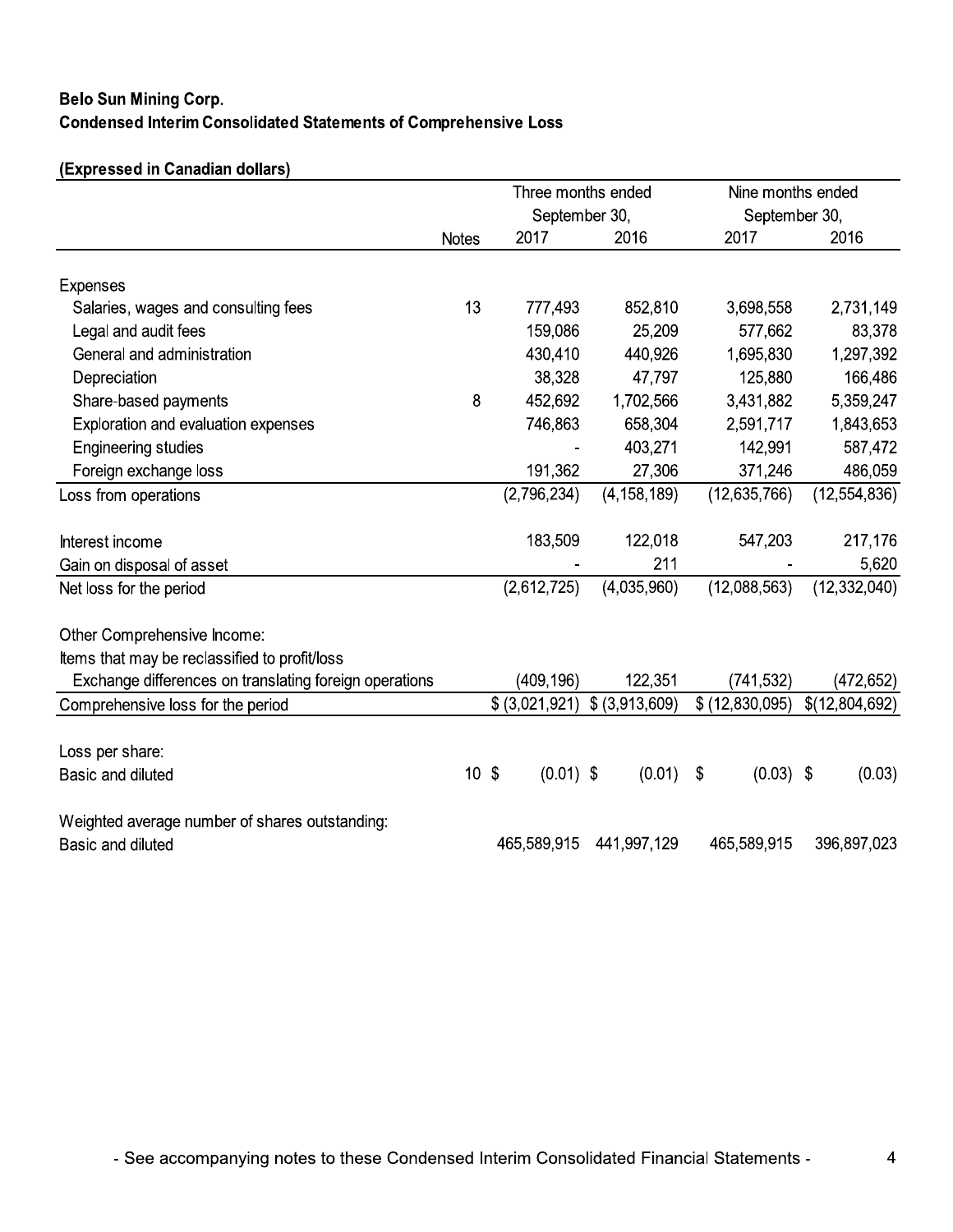# **Belo Sun Mining Corp. Condensed Interim Consolidated Statements of Cash Flows**

(Expressed in Canadian dollars)

|                                                                         |              | Nine months ended            |                           |                |
|-------------------------------------------------------------------------|--------------|------------------------------|---------------------------|----------------|
|                                                                         |              | September 30,                |                           |                |
|                                                                         | <b>Notes</b> | 2017                         |                           | 2016           |
| Cash provided by (used in) operations:                                  |              |                              |                           |                |
| Net (loss)                                                              |              | $$(12,088,563)$ \;           |                           | (12, 332, 040) |
| Items not involving cash:                                               |              |                              |                           |                |
| Share-based payments                                                    | 8            | 3,431,882                    |                           | 5,359,247      |
| Depreciation                                                            |              | 125,880                      |                           | 166,486        |
| Interest income                                                         |              | (547, 203)                   |                           | (217, 176)     |
| Interest income received                                                |              | 503,739                      |                           | 171,142        |
| (Gain) on sale of asset                                                 |              |                              |                           | (5,620)        |
| Unrealized loss/(gain) on foreign exchange                              |              | 142,354                      |                           | (29, 802)      |
| Working capital adjustments:                                            |              |                              |                           |                |
| Change in prepaid expenses and sundry receivables                       |              | 22,641                       |                           | (207, 629)     |
| Change in accounts payables and accrued liabilities                     |              | (48,571)                     |                           | 823,024        |
| Net cash (used in) operating activities                                 |              | (8,457,841)                  |                           | (6,272,368)    |
|                                                                         |              |                              |                           |                |
| <b>Investing activities</b>                                             |              |                              |                           |                |
| Expenditures on property, plant and equipment                           | 6            | (1,716,808)                  |                           | (1,592,530)    |
| Proceeds from sale of assets                                            |              |                              |                           | 5,620          |
| Development expenditures on mineral property                            | 4            | (3,488,528)                  |                           |                |
| Net cash (used in) investing activities                                 |              | (5,205,336)                  |                           | (1,586,910)    |
|                                                                         |              |                              |                           |                |
| <b>Financing activities</b>                                             |              |                              |                           |                |
| Private placements                                                      |              |                              |                           | 87,020,800     |
| Cost of issue                                                           | 7            | (532, 754)                   |                           | (4,079,714)    |
| Exercise of options                                                     |              |                              |                           | 1,303,942      |
| Purchase of shares held in trust for settlement of share-based payments | 8            | (226,094)                    |                           |                |
| Net cash (used in)/provided by financing activities                     |              | (758, 848)                   |                           | 84,245,028     |
|                                                                         |              |                              |                           |                |
| Change in cash and cash equivalents                                     |              | (14, 422, 025)<br>82,385,921 |                           | 76,385,750     |
| Cash and cash equivalents, beginning of the period                      |              |                              |                           | 9,459,780      |
| Effect of exchange rate on cash held                                    |              | (6,686)                      |                           | 40,170         |
| Cash and cash equivalents, end of the period                            |              | \$67,957,210                 | $\mathfrak{F}$            | 85,885,700     |
| Cash and cash equivalents are comprised of:                             |              |                              |                           |                |
| Cash in bank                                                            |              | 67,870,427<br>\$             | $\boldsymbol{\mathsf{S}}$ | 85,624,420     |
| Short-term money market instruments                                     |              | 86,783 \$<br>\$              |                           | 261,280        |
|                                                                         |              | $$67,957,210$ \,             |                           | 85,885,700     |
|                                                                         |              |                              |                           |                |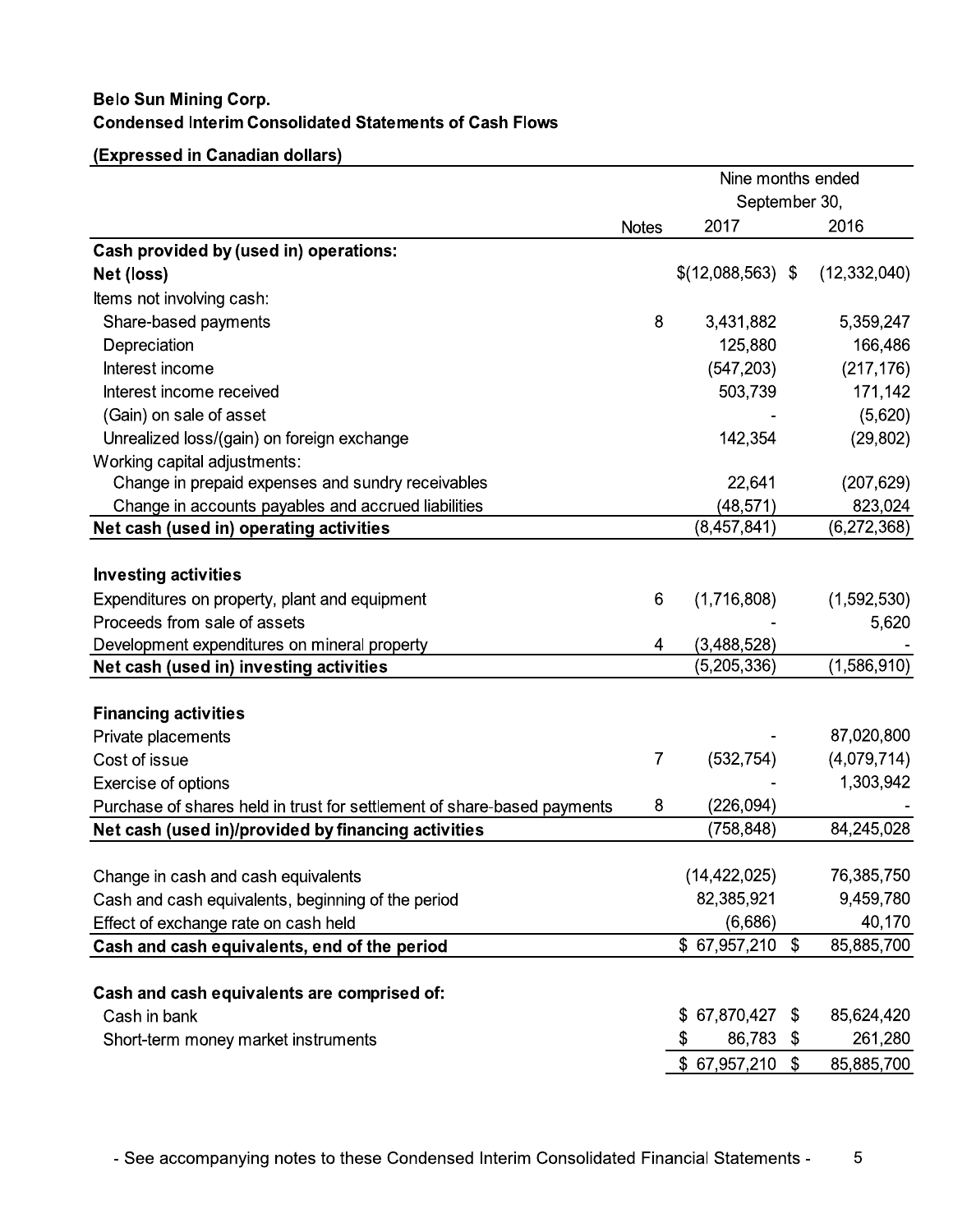| dining Corr | erim Consolidated Statements of Changes in Equit- |
|-------------|---------------------------------------------------|
| $\ddot{ }$  | ח הפפח                                            |
| Belo Sur    | <b>Pouc</b>                                       |

(Expressed in Canadian dollars)

|                                                           |             |               | Shares held      |                |   |               |    |                 |   |              |
|-----------------------------------------------------------|-------------|---------------|------------------|----------------|---|---------------|----|-----------------|---|--------------|
|                                                           |             |               | in trust for     |                |   | Accumulated   |    |                 |   |              |
|                                                           |             |               | settlement of    | Share-Based    |   | Other         |    |                 |   |              |
|                                                           | Number      |               | share-based      | Payments       |   | Comprehensive |    |                 |   |              |
|                                                           | of Shares   | Share Capital | payments         | Reserve        |   | Income        |    | Deficit         |   | Total        |
| Balance, December 31, 2016                                | 465,589,915 | \$264,043,853 | (454, 557)<br>မာ | \$ 6,790,425   | ക | 1,432,903     | မာ | (185,940,596)   | ക | 85,872,028   |
| Stock-based compensation                                  |             |               |                  | 915,588        |   |               |    |                 |   | 915,588      |
| Valuation allocation for expiry of options                |             |               |                  | (2,868,530)    |   |               |    | 2,868,530       |   |              |
| Purchase of shares held in trust for settlement of share- |             |               |                  |                |   |               |    |                 |   |              |
| based payments                                            |             |               | (226,094)        |                |   |               |    |                 |   | (226,094)    |
| Other comprehensive loss                                  |             |               |                  |                |   | (741,532)     |    |                 |   | (741, 532)   |
| Net loss                                                  |             |               |                  |                |   |               |    | (12,088,563)    |   | 12,088,563)  |
| Balance, September 30, 2017                               | 465,589,915 | \$264,043,853 | (680, 651)<br>↔  | 4,837,483<br>ക | ക | 691,371       | ക  | (195, 160, 629) | ക | 73,731,427   |
|                                                           |             |               |                  |                |   |               |    |                 |   |              |
| Balance, December 31, 2015                                | 359,642,915 | \$178,773,178 | ക                | \$9,099,780    | ക | 1,726,705     | ക  | 172,656,456)    |   | 16,943,207   |
| Private placement                                         | 100,000,000 | 87,020,800    |                  |                |   |               |    |                 |   | 87,020,800   |
| Cost of issue                                             |             | (4,579,714)   |                  |                |   |               |    |                 |   | (4,579,714)  |
| Exercise of stock options                                 | 5,087,200   | 1,303,942     |                  |                |   |               |    |                 |   | 1,303,942    |
| Valuation allocation for exercise of options              |             | 951,936       |                  | (951, 936)     |   |               |    |                 |   |              |
| Valuation allocation for expiry/cancellation of options   |             |               |                  | (2, 193, 989)  |   |               |    | 2,193,989       |   |              |
| Other comprehensive income                                |             |               |                  |                |   | (472, 652)    |    |                 |   | (472, 652)   |
| Net loss                                                  |             |               |                  |                |   |               |    | (12.332.040)    |   | (12.332.040) |
| Balance, September 30, 2016                               | 464,730,115 | \$263,470,142 | ക                | 5,953,855<br>ക | ക | 1,254,053     | ക  | (182, 794, 507) | ക | 87,883,543   |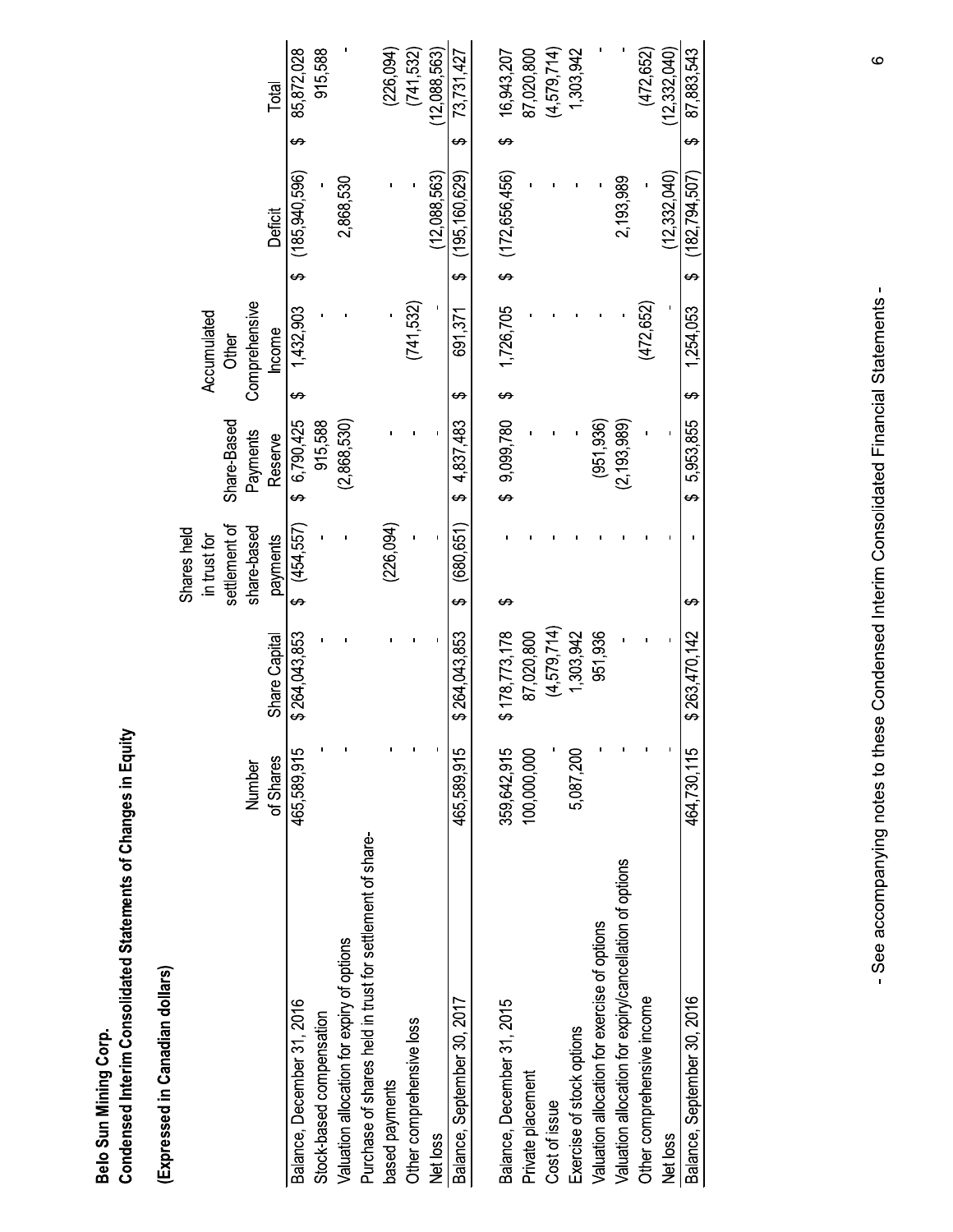### 1. Nature of operations

Belo Sun Mining Corp. ("Belo Sun" or the "Company"), through its subsidiaries (Note 13), is a gold exploration and development company engaged in the exploration and development of properties located in Brazil. The Company is a publicly listed company incorporated in the Province of Ontario. The Company's shares are listed on the Toronto Stock Exchange and trade under the symbol "BSX". The Company's head office is located at 65 Queen Street West, 8<sup>th</sup> Floor, Toronto, Ontario, Canada, M5H 2M5.

Although the Company has taken steps to verify title to the properties on which it is conducting exploration and development and in which it has an interest, in accordance with industry standards for the current stage of exploration and development of such properties, these procedures do not quarantee the Company's title. Property title may be subject to unregistered prior agreements, unregistered claims, aboriginal claims and non-compliance with regulatory and environmental requirements.

The business of mining and exploring for minerals involves a high degree of risk and there can be no assurance that current exploration programs will result in profitable mining operations. The Company's continued existence is dependent upon the preservation of its interests in the underlying properties, the achievement of profitable operations, or the ability of the Company to raise additional financing, if necessary, or alternatively upon the Company's ability to dispose of its interests on an advantageous basis. Changes in future conditions could require material write-downs of the carrying values. The Company's mining assets that are located outside of North America are subject to the risk of foreign investment, including increases in taxes and royalties, renegotiation of contracts, expropriation and currency exchange fluctuations and restrictions.

### 2. Significant accounting policies

### a) Statement of compliance

These condensed interim consolidated financial statements of the Company and its subsidiaries have been prepared in accordance with International Accounting Standards ("IAS") 34, Interim Financial Reporting, as issued by the International Accounting Standards Board ("IASB"). The policies applied in these condensed interim consolidated financial statements are based on International Financial Reporting Standards ("IFRS") issued and outstanding as at September 30, 2017. The policies as set out in the Company's Annual Consolidated Financial Statements for the twelve months ended December 31, 2016 were consistently applied to all the periods presented unless otherwise noted below. The Board of Directors approved these condensed interim consolidated financial statements for issue on November 13, 2017.

### b) Basis of preparation

These condensed interim consolidated financial statements were prepared on a going concern basis, under the historical cost convention, as modified by the revaluation of financial assets and financial liabilities (including derivative instruments) at fair value through profit or loss.

The preparation of financial statements requires the use of certain critical accounting estimates. It also requires management to exercise judgment in applying the Company's accounting policies.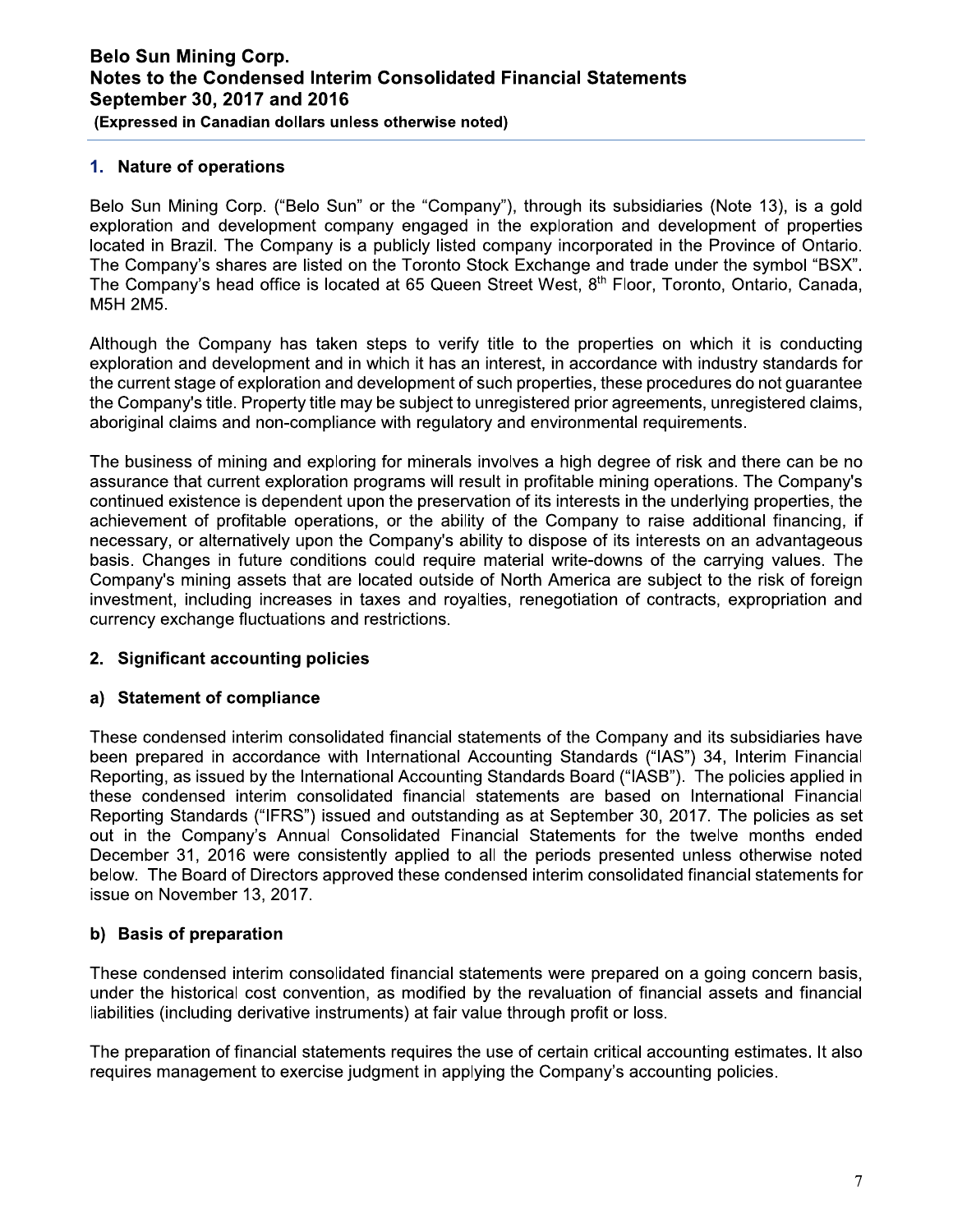### 2. Significant accounting policies (continued)

#### c) New and future accounting policies

Certain pronouncements were issued by the IASB or the IFRIC that are mandatory for accounting periods on or after January 1, 2017 or later periods. Many are not applicable or do not have a significant impact to the Company and have been excluded.

IAS 7 - Statement of Cash Flows ("IAS 7") was amended in January 2016 to clarify that disclosures shall be provided that enable users of financial statements to evaluate changes in liabilities arising from financing activities. The amendments are effective for annual periods beginning on or after January 1, 2017. There was no material impact from the adoption of this standard.

IFRS 2 - Share-based Payment ("IFRS 2") was amended by the IASB in June 2016 to clarify the accounting for cash-settled share-based payment transactions that include a performance condition, the classification of share-based payment transactions with net settlement features and the accounting for modifications of share-based payment transactions from cash-settled to equity-settled. The amendments are effective for annual periods beginning on or after January 1, 2018, with earlier application permitted. The Company is evaluating the impact of the adoption of this standard.

IFRS 9 – Financial Instruments ("IFRS 9") was issued by the IASB in November 2009 with additions in October 2010 and May 2013 and will replace IAS 39 Financial Instruments: Recognition and Measurement ("IAS 39"). IFRS 9 uses a single approach to determine whether a financial asset is measured at amortized cost or fair value, replacing the multiple rules in IAS 39. The approach in IFRS 9 is based on how an entity manages its financial instruments in the context of its business model and the contractual cash flow characteristics of the financial assets. Most of the requirements in IAS 39 for classification and measurement of financial liabilities were carried forward unchanged to IFRS 9, except that an entity choosing to measure a financial liability at fair value will present the portion of any change in its fair value due to changes in the entity's own credit risk in other comprehensive income, rather than within profit or loss. The new standard also requires a single impairment method to be used, replacing the multiple impairment methods in IAS 39. IFRS 9 is effective for annual periods beginning on or after January 1, 2018. Earlier adoption is permitted. The Company is currently evaluating the potential impact of the adoption of IFRS 9.

IFRS 15 - Revenue from Contracts with Customers ("IFRS 15") addresses how and when entities recognize revenue, as well as requires more detailed and relevant disclosures. IFRS 15 supersedes IAS 11 Construction Contracts, IAS 18 Revenue, IFRIC 13 Customer Lovalty Programs, IFRIC 15 Agreements for the Construction of Real Estate, IFRIC 18 Transfers of Assets from Customers and SIC-31 Revenue - Barter Transactions Involving Advertising Services. The Section provides a single, principles based five-step model to be applied to all contracts with customers, with certain exceptions. The standard is effective for annual periods beginning on or after January 1, 2018. Earlier application is permitted. The Company will assess the impact of adopting IFRS 15 prior to commencement of commercial production.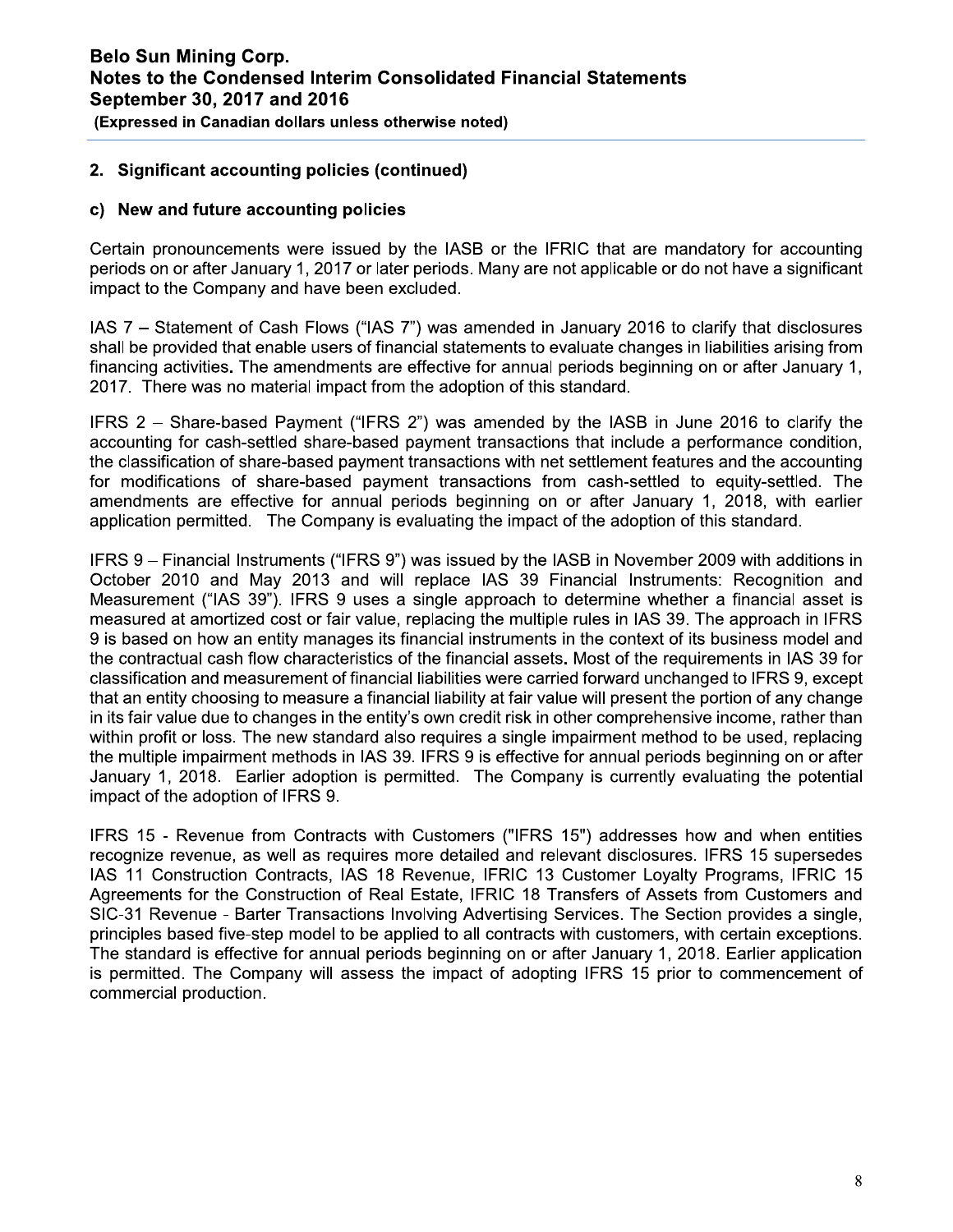### 2. Significant accounting policies (continued)

IFRS 16 – Leases ('IFRS 16") replaces IAS 17, Leases ("IAS 17"). The new model requires the recognition of almost all lease contracts on a lessee's statement of financial position as a lease liability reflecting future lease payments and a 'right-of-use asset' with exceptions for certain short-term leases and leases of low-value assets. In addition, the lease payments are required to be presented on the statement of cash flow within operating and financing activities for the interest and principal portions, respectively. IFRS 16 is effective for annual periods beginning on or after January 1, 2019, with early adoption permitted if IFRS 15, Revenue from Contracts with Customers, is also applied. The Company is currently evaluating the impact of the adoption of IFRS 16.

### d) Principles of consolidation

### (i) Subsidiaries

All entities in which the Company has a controlling interest (Note 13) are fully consolidated from the date that control commences until the date that control ceases. Control exists when the Company is exposed, or has rights, to variable returns from its involvement with the investee and has the ability to affect those returns through its power over the investee.

#### (ii) Transactions eliminated on consolidation

Intercompany balances and any unrealized gains and losses or income and expenses arising from intercompany transactions are eliminated in preparing the consolidated financial statements.

#### e) Significant accounting judgments, estimates and assumptions

The preparation of these condensed interim consolidated financial statements requires management to make estimates and assumptions that affect the reported amounts of assets and liabilities at the date of the financial statements and reported amounts of expenses during the reporting period. These condensed interim consolidated financial statements include estimates, which, by their nature, are uncertain. The impacts of such estimates are pervasive throughout the condensed interim consolidated financial statements, and may require accounting adjustments based on future occurrences. Revisions to accounting estimates are recognized in the period in which the estimate is revised, on a prospective basis. The revision may affect current or both current and future periods.

Information about critical judgments and estimates in applying accounting policies, and areas where assumptions and estimation uncertainties that have a significant risk of resulting in a material adjustment within the next financial year are included in the following areas:

#### • Asset impairment charges

In the determination of potential impairment charges, management evaluates indicators in accordance with IAS 36 – Impairment of Assets. These determinations and their individual assumptions require that management make a decision based on the best available information at each reporting period.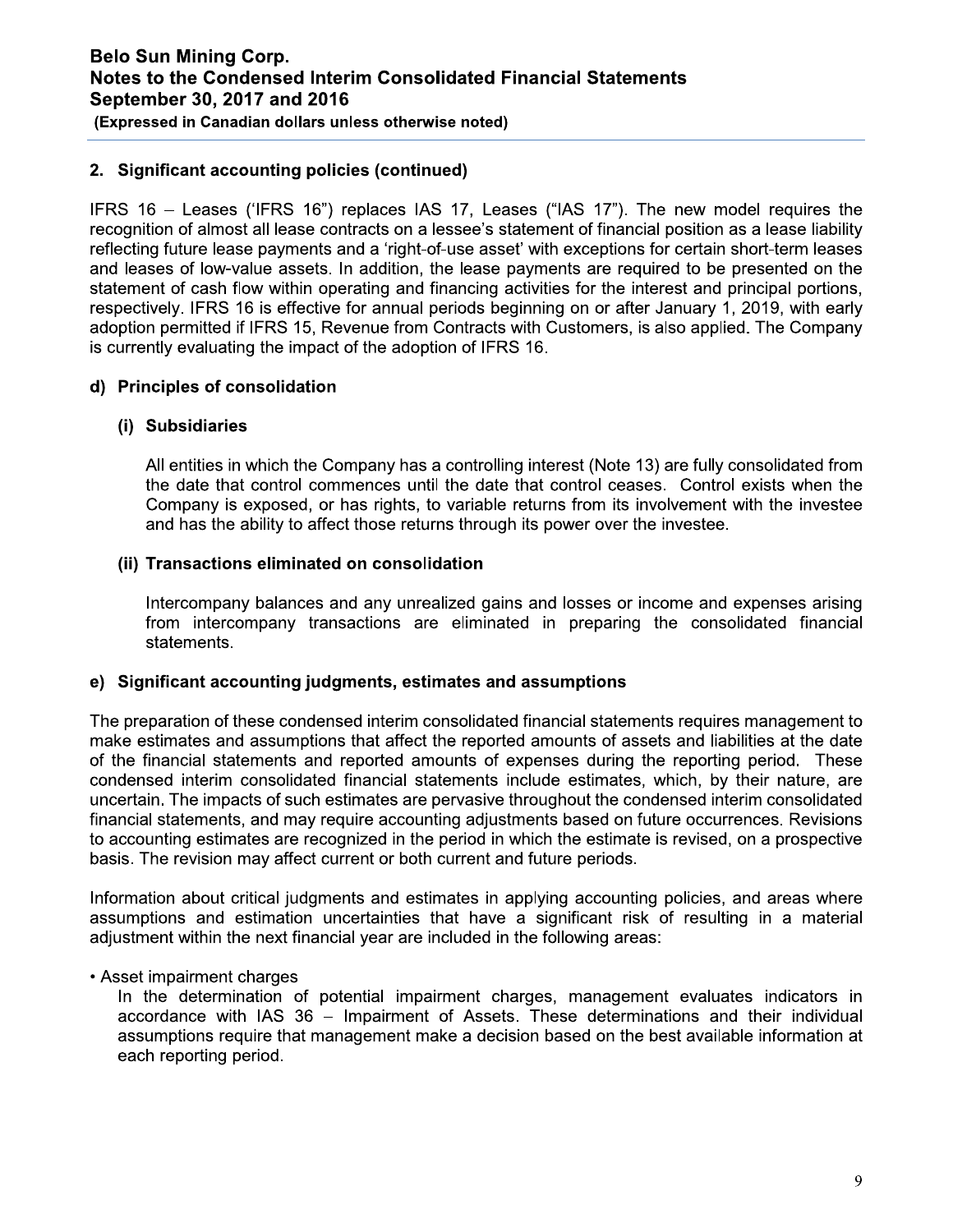(Expressed in Canadian dollars unless otherwise noted)

### 2. Significant accounting policies (continued)

• Recognition of deferred tax assets

In assessing the probability of realizing income tax assets recognized, management makes estimates related to expectations of future taxable income, applicable tax planning opportunities, expected timing of reversals of existing temporary differences and the likelihood that tax positions taken will be sustained upon examination by applicable tax authorities. In making its assessments, management gives additional weight to positive and negative evidence that can be objectively verified. Estimates of future taxable income are based on forecasted cash flows from operations and the application of existing tax laws in each jurisdiction. The Company reassesses unrecognized income tax assets at each reporting period.

• Title to land

In assessing the recognition of land acquired with deferred payment terms as an asset, management must make an assumption as to whether the title of the land has passed. Management has determined that the Company has obtained title to the land upon execution of the land purchase agreements as outlined within the agreements themselves.

• Share-based payments

Management determines costs for share-based payments using market-based valuation techniques. The fair value of the market-based and performance-based share awards are determined at the date of grant using generally accepted valuation techniques. Assumptions are made and judgment used in applying valuation techniques. These assumptions and judgments include estimating the future volatility of the stock price, expected dividend yield, future employee turnover rates and future employee stock option exercise behaviours and corporate performance. Such judgments and assumptions are inherently uncertain. Changes in these assumptions affect the fair value estimates. The valuation of the DSUs (Note 8) uses the assumption that they will be settled in cash.

• Assessment of the project stage for mineral properties and activities

In determining whether the Company is in the exploration and evaluation stage or the development stage, management must make an assessment as to whether the technical feasibility and commercial viability of extracting the mineral resource are demonstrable. Management assesses several considerations including technical studies performed by consultants and the status of licences to make this assessment. Effective February 2, 2017, management's assessment was that the Company has moved into the development stage on the Volta Grande project as the Company has received its construction licence and has awarded a contract for the first phase of Engineering, Procurement and Construction (EPC), despite the interim suspension of the licence, which the Company is in the process of appealing (Note 4).

• Estimation of asset lives and depreciation and amortization

Depreciation expenses are allocated based on assumed asset lives and depreciation rates. Should the asset life or depreciation rate differ from the initial estimate, an adjustment would be made in the statement of comprehensive loss.

• Determination of functional currency

Under IFRS, each entity within the Company has its results measured using the currency of the primary economic environment in which the entity operates (the "functional" currency). Judgment is necessary in assessing each entity's functional currency. The Company considers the currency of expenses and outflows, as well as financing activities as part of its decision-making process.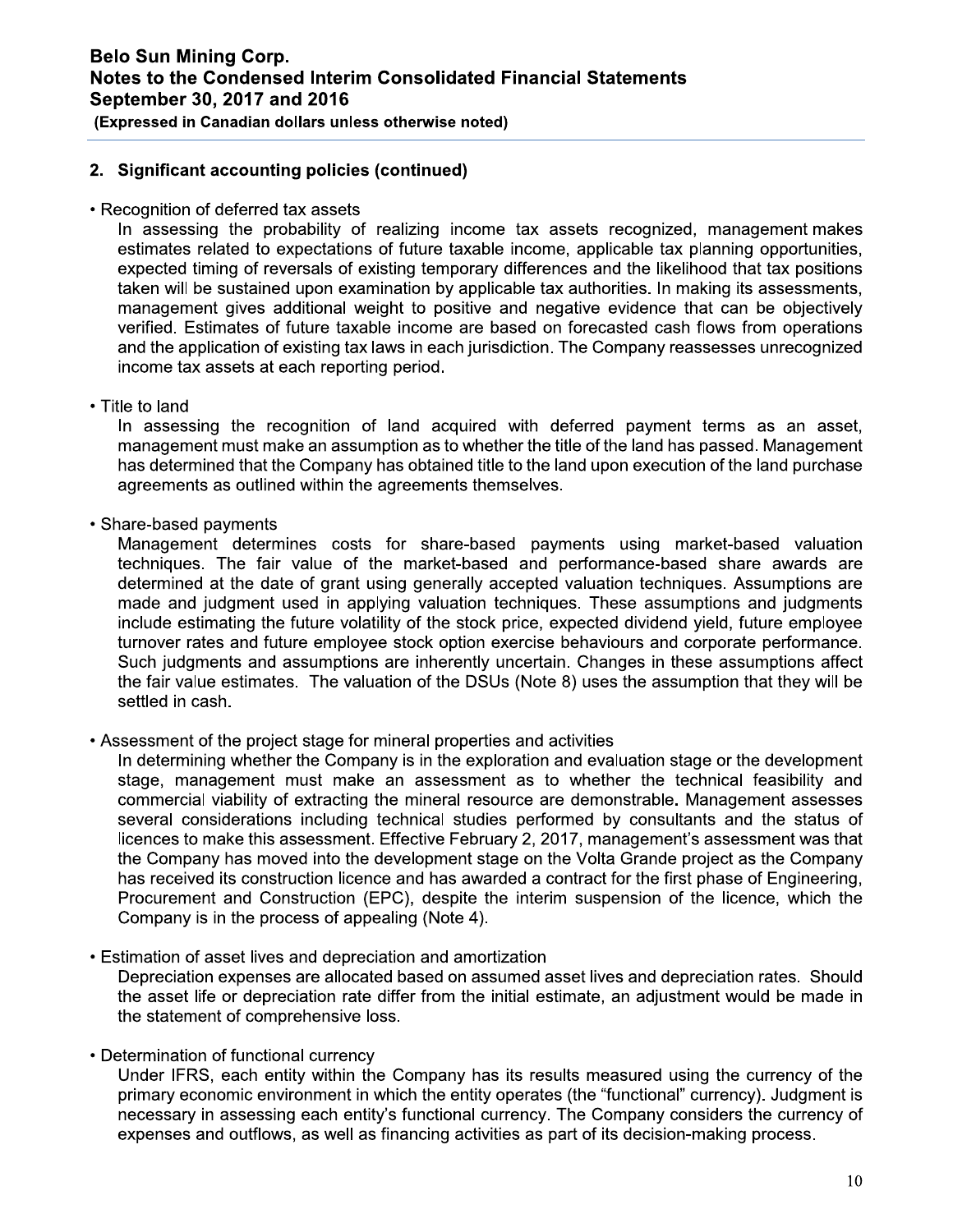#### $\mathbb{R}^{\mathbb{Z}}$ 2. Significant accounting policies (continued)

 $\mathbb{R}^2$ • Contingencies

Refer to Note 14.

#### $\mathbf{r}$ t) Presentation and functional currency

 $\overline{\phantom{a}}$ The Company's condensed interim consolidated financial statements are presented in Canadian dollars. The Company's functional and presentation currency is the Canadian dollar. The Company's subsidiaries' functional currency is the United States dollar. References to R\$ refer to the Brazilian Real.

#### i.<br>L 3. Prepaid expenses and sundry recelvables

|                                        |   |         | September 30, 2017 December 31, 2016 |
|----------------------------------------|---|---------|--------------------------------------|
| Amounts receivables and other advances | S | 62,447  | 26,377                               |
| Reimbursable court fees pending appeal |   | 50,312  | 52,662                               |
| <b>HST</b> receivable                  |   | 104,852 | 174,440                              |
| Prepaid insurance                      |   | 28,812  | 15,585                               |
|                                        |   | 246,423 | 269,064                              |
|                                        |   |         |                                      |

The Company paid fees during 2015 and 2016 with respect to appeal proceedings. During the nine months ended September 30, 2017, no reimbursements were made to the Company with respect to these fees. The Company expects to be reimbursed the balance, R\$127,664 (\$50,312), upon successful judgment.

#### $\mathbb{R}^{\mathbb{Z}}$ 4. wineral property development

 $\mathbb{R}^2$ The Company has determined that it has moved into the development stage for its Volta Grande project. As a result, development costs are capitalized effective February 2, 2017. However, the Company continues to incur costs that are not related to the development of the project, and these are expensed to the consolidated statement of comprehensive loss as exploration and evaluation expenses.

 $\mathbb{L}$ The Company incurred \$3,488,528 in development costs during the nine months ended September 30, 2017 (September 30, 2016: \$nil). This includes the hiring of new staff for the project and engineering costs.

#### $\mathbb{Z}^{\mathbb{Z}}$ 5. Term investment

the term deposit on maturity because it is security<br>
N, a Brazilian state-owned company to which the<br>
eable deposit on the Volta Grande Property is put into<br>  $11$  $\overline{\phantom{a}}$ The investment consists of a term deposit with Banco do Brasil SA to fund the potential amounts owing to Companhia de Pesquisa de Recursos Minerais ("CPRM"). As at September 30, 2017, the balance in this account was R\$1,623,597 (\$639,860) (December 31, 2016: R\$1,518,140 (\$626,233)) and the Company earned 7.84% in interest for the nine months ended September 30, 2017 (September 30, 2016: 7.35%). The Company intends to renew the term deposit on maturity because it is security against the potential amount owing to the CPRM, a Brazilian state-owned company to which the Company is committed to paying royalties if a mineable deposit on the Volta Grande Property is put into production.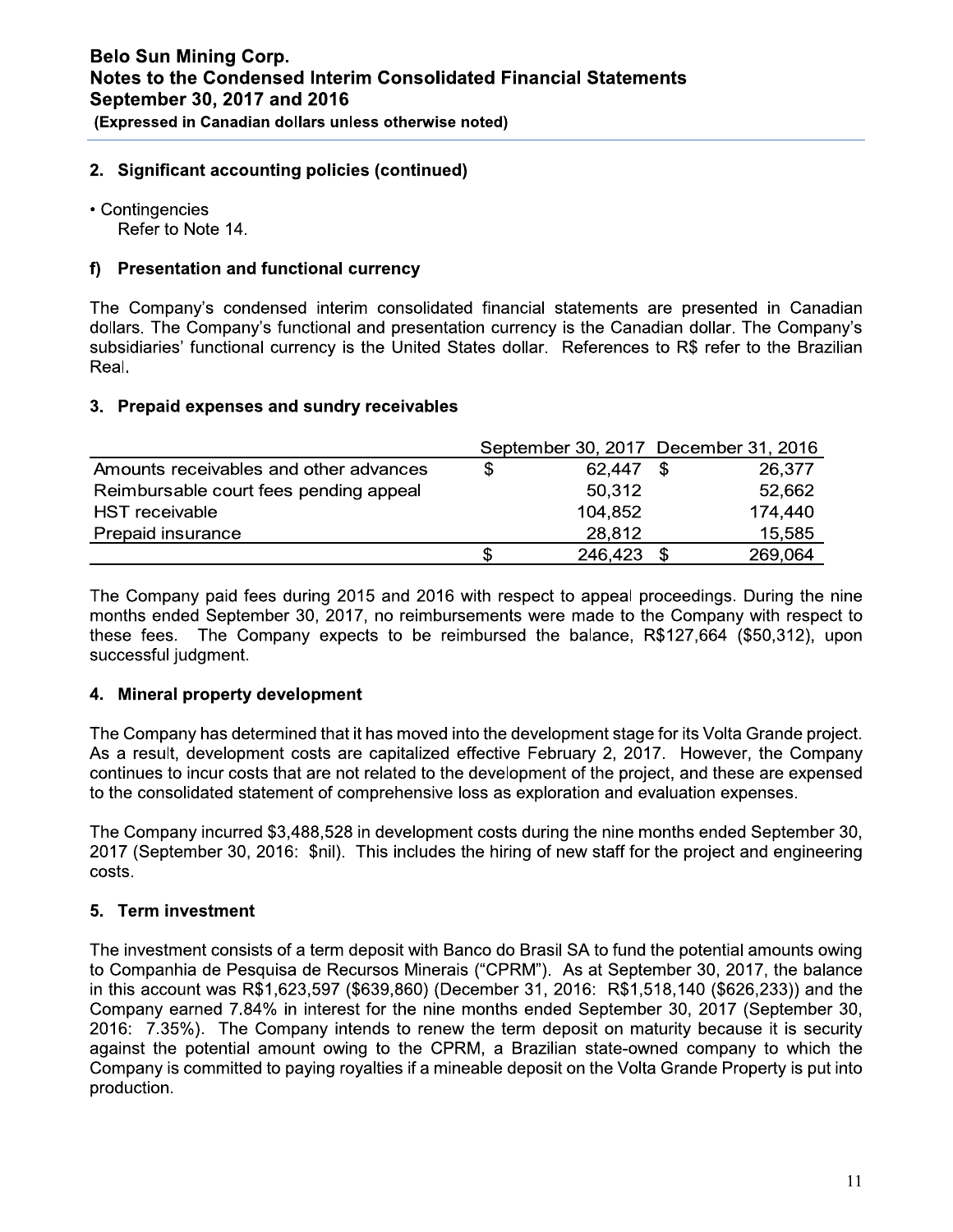# (Expressed in Canadian dollars unless otherwise noted)

### 6. Property and equipment

|                                         |             | Furniture & | Mining        | Assets under             |                      |                 |
|-----------------------------------------|-------------|-------------|---------------|--------------------------|----------------------|-----------------|
| Cost                                    | Vehicles    | equipment   | equipment     | construction             | Land                 | Total           |
| Balance at December 31, 2016            | 564,121     | 1,830,470   | 737,591       |                          | 10,599,095           | 13,731,277      |
| Additions                               |             | 60,495      | 26,650        | 1,629,663                |                      | 1,716,808       |
| Disposals                               |             |             |               |                          |                      |                 |
| <b>FX</b> adjustment                    | (60, 451)   | (156,550)   | (64, 575)     |                          | (748.795)            | (1,030,371)     |
| Balance at September 30, 2017           | 503,670     | 1,734,415   | 699.666       | 1,629,663                | 9,850,300            | 14,417,714      |
|                                         |             |             |               |                          |                      |                 |
| Accumulated depreciation and impairment |             |             |               |                          |                      |                 |
| Balance at December 31, 2016            | 529,358     | 495,508     | 621.444       |                          | ٠                    | 1,646,310       |
| Charge for the year                     | 29.621      | 73,328      | 22,931        |                          |                      | 125,880         |
| Disposals                               |             |             |               |                          |                      |                 |
| <b>FX</b> adjustment                    | (59,017)    | (55, 623)   | (68, 368)     |                          |                      | (183,008)       |
| Balance at September 30, 2017           | \$499,962   | 513,213     | \$576,007     | S<br>۰                   | \$<br>$\blacksquare$ | 1,589,182<br>S. |
|                                         |             |             |               |                          |                      |                 |
| Net book value as at December 31, 2016  | \$34.763    | \$1,334,962 | $$116,147$ \$ | $\overline{\phantom{a}}$ | \$10,599,095         | \$12,084,967    |
|                                         |             |             |               |                          |                      |                 |
| Net book value as at September 30, 2017 | \$<br>3.708 | \$1,221,202 | \$123,659     | 1,629,663<br>S.          | \$<br>9.850.300      | \$12,828,532    |

The Company placed an order for the Semi Autogenous Grinding (SAG) mill and paid a deposit on this purchase during the nine months ended September 30, 2017. In June 2017, the Company amended the terms of the Basic Engineering Contact to allow for a delay in the payment terms of the SAG mill as a result of the suspension of the construction license. The amended terms reallocated a portion of the SAG down-payment to offset costs for completing the basic engineering and deferred the payment of the SAG until July 2018. The Company also purchased temporary lodging for employees and consultants for the mine site.

### 7. Accounts payable and accrued liabilities

| <b>SHORT TERM</b>                            | September 30, 2017 December 31, 2016 |                 |
|----------------------------------------------|--------------------------------------|-----------------|
| Mineral properties suppliers and contractors | 934,733<br>\$                        | 529,614<br>-\$  |
| Accrued royalties (Note 14(a))               | 2,331,396                            | 2,387,578       |
| Land acquisition costs payable               |                                      | 94,638          |
| Property taxes                               | 500,452                              | 563,163         |
| Departamento Nacional de Produçao Mineral    | 52,099                               | 121,486         |
| Corporate payables*                          | 279,143                              | 844,469         |
| Accrual for DSUs (Note 8)                    | 5,998,563                            | 3,672,537       |
| Audit and other accruals                     | 67,250                               | 57,500          |
| <b>TOTAL</b>                                 | 10,163,636<br>S                      | 8,270,985<br>-S |

| LONG TERM                 |              | September 30, 2017 December 31, 2016 |
|---------------------------|--------------|--------------------------------------|
| Accrual for DSUs (Note 8) | 1,265,490 \$ | 1,223,172                            |

\* Included in the balance at December 31, 2016 was \$532,754 of share issue costs related to the bought deal financing in 2016. The Company paid these costs during the nine months ended September 30, 2017.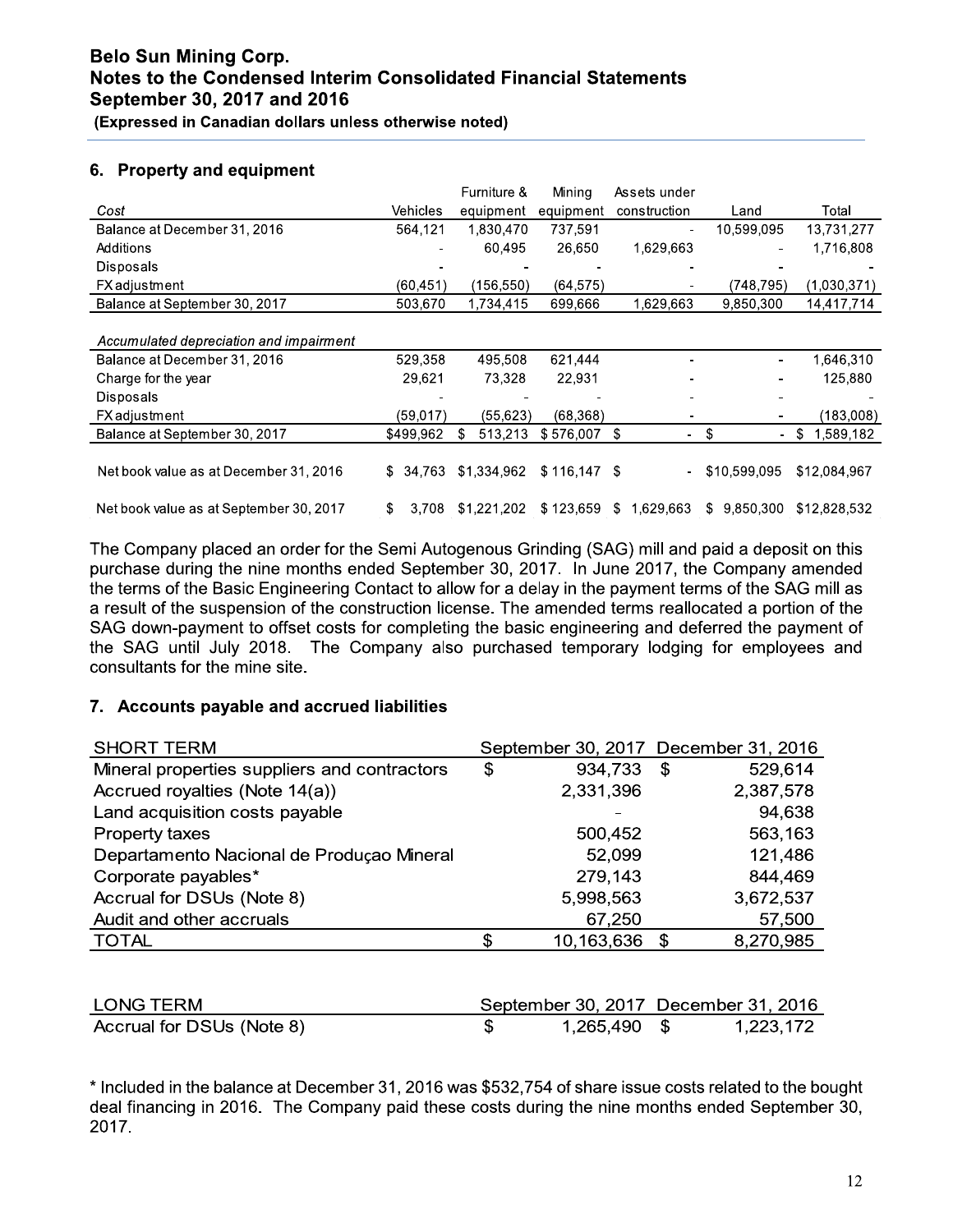### 8. Share-based payments reserve

#### Stock options

The Company has an amended stock option compensation plan for executives and employees which was recently approved by shareholders at the Company's Annual General Meeting in June 2017. In accordance with the terms of the plan, officers, non-independent directors, employees and consultants of the Company may be granted options to purchase common shares at exercise prices determined at the time of grant. The Company has adopted a Floating Stock Option Plan (the "Plan"), whereby the number of common shares reserved for issuance under the Plan is equivalent to up to 9% of the issued and outstanding shares of the Company. Options under the Plan which have been exercised or which have expired shall be available for subsequent grants. The option vesting terms are determined at the discretion of the Board of Directors.

Each employee share option converts into one common share of the Company on exercise. No amounts are paid or payable by the recipient on receipt of the option. The options carry neither rights to dividends nor voting rights. Options may be exercised at any time from the date of vesting to the date of their expiry.

|                           | Number of   | Weighted average | Value of    |
|---------------------------|-------------|------------------|-------------|
|                           | Options     | exercise prices  | options     |
| December 31, 2016         | 23,603,000  | \$0.52           | 6,790,425   |
| Value of vesting options  |             | \$0.00           | 915,588     |
| Expired/cancelled         | (3,733,667) | \$1.14           | (2,868,530) |
| <b>September 30, 2017</b> | 19,869,333  | \$0.40           | 4,837,483   |

The following stock options were in existence as at September 30, 2017:

|             |             |            |              |          |            |            | <b>Black-Scholes inputs</b> |               |
|-------------|-------------|------------|--------------|----------|------------|------------|-----------------------------|---------------|
| Number      | Number      |            |              | Exercise | Expected   | Expected   | Expected                    | Risk-free     |
| outstanding | exercisable | Grant date | Expiry date  | price    | volatility | life (yrs) | dividend yield              | interest rate |
| 200,000     | 200,000     | 9-Apr-13   | 9-Apr-18 $$$ | 1.14     | 118%       | 5          | $0\%$                       | 1.24%         |
| 1,753,000   | 1,753,000   | 19-Aug-13  | 19-Aug-18 \$ | 0.71     | 118%       | 5          | 0%                          | 1.98%         |
| 5,055,000   | 5,055,000   | 19-Nov-14  | 19-Nov-19 \$ | 0.12     | 86%        | 5          | 0%                          | 1.53%         |
| 7,520,000   | 7,520,000   | 6-Apr-15   | 6-Apr-20 \$  | 0.22     | 86%        | 5          | $0\%$                       | 0.76%         |
| 550,000     | 550,000     | 8-Jun-15   | 8-Jun-20 \$  | 0.22     | 85%        | 5          | 0%                          | 1.02%         |
| 4,791,333   | 1,597,111   | 14-Nov-16  | 14-Nov-21 \$ | 0.85     | 83%        | 5          | $0\%$                       | 0.96%         |
| 19,869,333  | 16,675,111  |            |              |          |            |            |                             |               |

Fair value of share options granted in the period:

During the nine months ended September 30, 2017, no stock options were granted however an accrual for vesting options was recorded resulting in stock-based compensation expense of \$227,173 and \$915,588 for the three and nine months ended September 30, 2017 respectively (three and nine months ended September 30, 2016: \$nil and \$nil). The weighted average life of the outstanding options at September 30, 2017 is 2.65 years (September 30, 2016: 2.69 years).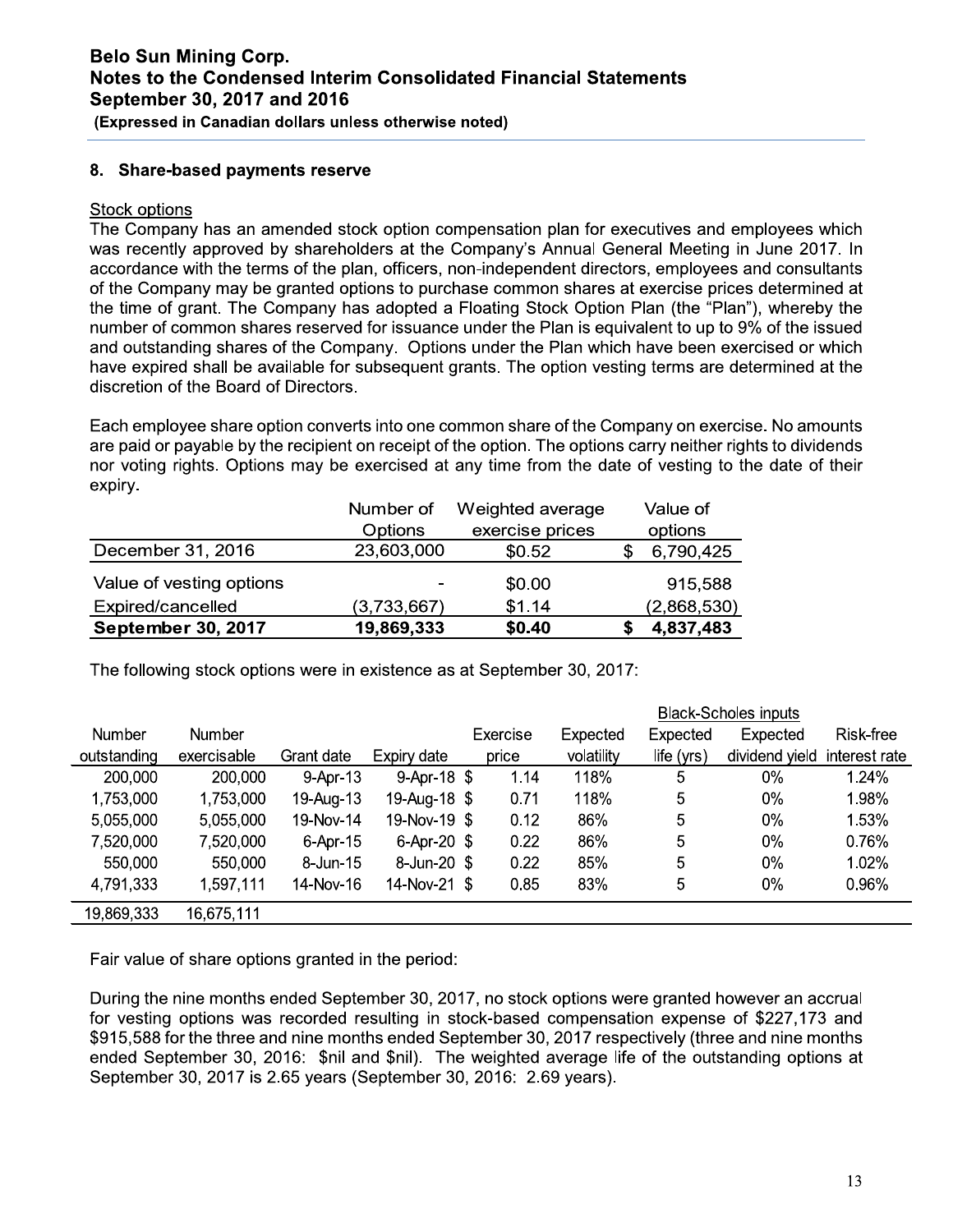#### $\mathbb{R}^{\mathbb{Z}}$ 8. Snare-based payments reserve (continued)

#### $\mathbf{r}$ <u>Deferred Share Unit Incentive Plan</u>

 $\overline{\phantom{a}}$ The Company has approved and adopted a Deferred Share Unit ("DSU") incentive plan. In accordance with the terms of the plan, officers, directors and employees of the Company may be granted DSUs. Each vested DSU held shall be redeemed by the Company at the time that the holder ceases to be an officer, director or employee of the Company, where the value of the DSU shall be equal to the market value of the Company's shares at that time. The DSUs can be redeemed, at the election of the Company, in cash or in shares of the Company, either held in treasury (subject to shareholder approval), or purchased in the secondary market by a trustee. If the holder of a DSU ceases to be an officer, director or employee of the Company prior to vesting, other than in the event of a change of control, the DSUs shall be deemed cancelled. In the event of a change of control, or termination without cause, each DSU shall automatically vest and be redeemed.

 $\mathbf{r}$ During the nine months ended September 30, 2017, the Company purchased, through an independent trustee, 259,500 shares of the Company from the secondary market at a cost of \$226,094, which was recorded to shares held in trust for settlement of share-based payments. As at September 30, 2017, 908,500 shares are held in trust at a total recorded value of \$680,651.

 $\mathbb{R}^{\mathbb{Z}}$ In May 2016, 12,969,000 DSUs were granted to directors, officers and employees of the Company, where one-quarter, or 3.242.250 DSUs, vested immediately on grant, and one-quarter each vest on May 2, 2017, 2018 and 2019 respectively. In January 2017, 5,260,000 DSUs were granted to directors, officers and employees of the Company, where one-quarter vested immediately on grant, and onequarter each will vest on January 2, 2018, 2019 and 2020 respectively. An amount of \$7,264,053 was recorded at September 30, 2017 as a liability with respect to the value of these DSUs, which represents the market value at September 30, 2017 for vested DSUs as well as an accrual for unvested DSUs recognizing the services received to period end. The liability was allocated between current and longterm liabilities on the statements of financial position based on the vesting date. During the three and nine months ended September 30, 2017, \$225,519 and \$2,516,294 respectively was recorded as stockbased compensation expense related to DSUs on the consolidated statements of comprehensive loss  $($ three and nine months ended September 30, 2016:  $$1,702,566$  and  $$5,359,247$ ).

 $\mathbf{r}$ During the three and hine months ended September 30, 2017, 237,500 and 252,500 vested DSUs respectively were paid out in cash of \$137,750 and \$147,950 respectively upon the resignation or termination of employees of the Company (three and nine months ended September 30, 2016: \$nil and  $\text{fnil}$ . As well, 362,500 DSUs were cancelled during the nine months ended September 30, 2017 (nine months ended September 30, 2016: nil)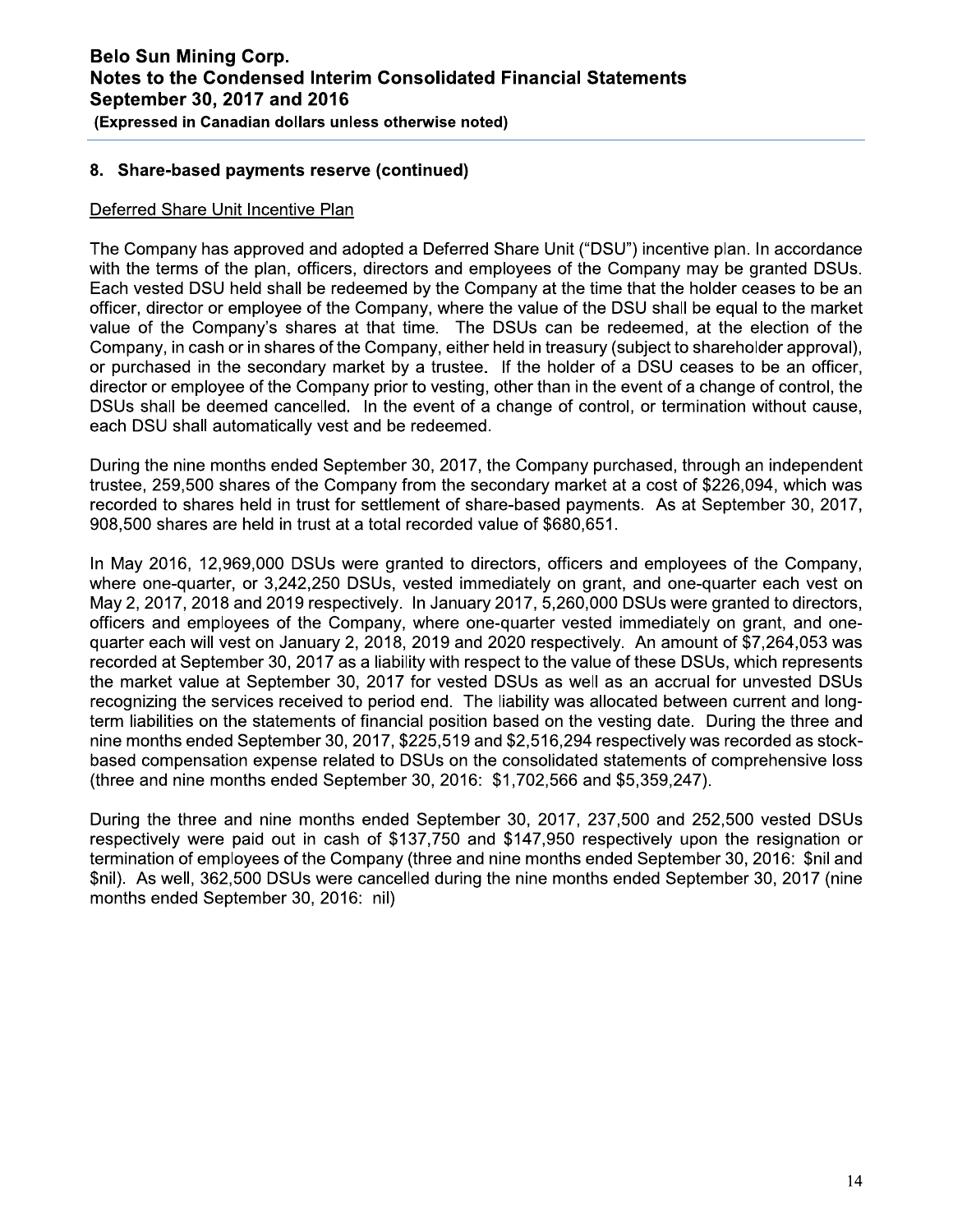#### 9. **Operating segments**

#### Geographical information

The Company operates in Canada where its head office is located and in Brazil where its exploration and development properties are located. Information about the Company's assets by geographical location is detailed below.

|                    | <b>Current assets</b> | Land<br>and equipment |    | Mineral property<br>development |    | Other non-<br>current assets | <b>Total Assets</b> |
|--------------------|-----------------------|-----------------------|----|---------------------------------|----|------------------------------|---------------------|
| September 30, 2017 |                       |                       |    |                                 |    |                              |                     |
| Canada             | \$<br>68,004,871      | \$<br>10,167          | S  | Ξ.                              | \$ | $\blacksquare$               | \$<br>68,015,038    |
| Brazil             | 198,762               | 12,818,365            |    | 3,488,528                       |    | 639,860                      | 17, 145, 515        |
|                    | 68,203,633            | 12,828,532            | S  | 3,488,528                       | S  | 639,860                      | \$<br>85,160,553    |
| December 31, 2016  |                       |                       |    |                                 |    |                              |                     |
| Canada             | \$<br>82,252,656      | \$<br>9,855           | \$ | $\blacksquare$                  | \$ | $\sim$                       | \$<br>82,262,511    |
| Brazil             | 402,329               | 12,075,112            |    | ۰                               |    | 626,233                      | 13,103,674          |
|                    | \$<br>82,654,985      | 12,084,967            | \$ | ۰                               | S  | 626,233                      | \$<br>95,366,185    |

#### $10.$ Loss per share

Basic loss per share is calculated by dividing the loss available to common shareholders by the weighted average number of common shares outstanding in the period. Diluted loss per share reflects the potential dilution of common share equivalents, such as outstanding share options, warrants and contracts to be settled in shares, in the weighted average number of common shares outstanding during the period. In the Company's case, diluted loss per share is the same as basic loss per share as the effects of including all outstanding options, warrants and contracts to be settled in shares would be antidilutive.

#### $11.$ **Financial instruments**

Financial assets and financial liabilities as at September 30, 2017 were classified as follows:

|                                          | Assets /(liabilities)    |      |             |       |            |  |  |  |
|------------------------------------------|--------------------------|------|-------------|-------|------------|--|--|--|
|                                          |                          |      |             |       |            |  |  |  |
| September 30, 2017                       | <b>Other liabilities</b> |      | profit/loss | Total |            |  |  |  |
| Cash and cash equivalents                |                          | - \$ | 67,957,210  | \$    | 67,957,210 |  |  |  |
| Term investment                          | ۰                        |      | 639,860     |       | 639,860    |  |  |  |
| Accounts payable and accrued liabilities | 4,165,073                |      |             |       | 4,165,073  |  |  |  |

The fair value of accounts payable and accrued liabilities approximates fair value due to the short term nature of the financial instruments.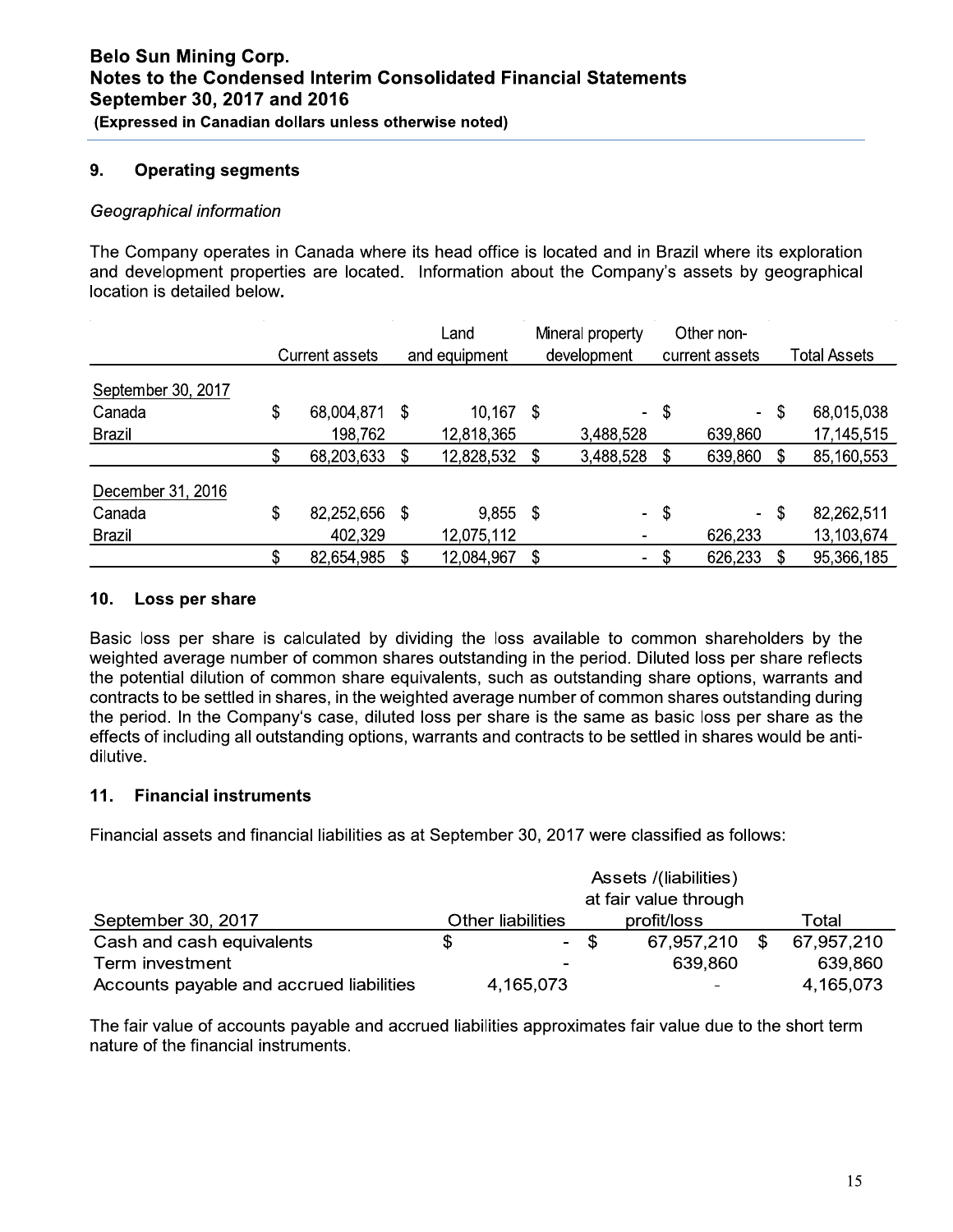#### $11.$ **Financial instruments (continued)**

A fair value hierarchy prioritizes the methods and assumptions used to develop fair value measurements for those financial assets where fair value is recognized on the statement of financial position. These have been prioritized into three levels.

Level 1 – Quoted prices (unadjusted) in active markets for identical assets or liabilities

Level 2 – Inputs other than quoted prices included in Level 1 that are observable for the asset or liability, either directly or indirectly

Level 3 – Inputs for the asset or liability that are not based on observable market data.

Fair value amounts represent point-in-time estimates and may not reflect fair value in the future. The measurements are subjective in nature, involve uncertainties and are a matter of significant judgment.

At September 30, 2017, financial instruments that are carried at fair value, consisting of cash and cash equivalents and term investment have been classified as Level 1 within the fair value hierarchy. There were no transfers between levels during the nine months ended September 30, 2017.

The Company's risk exposures and their impacts on the Company's financial instruments are summarized below. There have been no significant changes in the risks, objectives, policies and procedures for managing risk during the nine months ended September 30, 2017.

#### Credit risk

Credit risk arises from the non-performance by counterparties of contractual financial obligations. The Company's primary counterparties related to its cash and cash equivalents and term investment carry an investment grade rating as assessed by external rating agencies. The Company maintains all of its cash and cash equivalents and term investment with major Canadian and Brazilian financial institutions. Deposits held with these institutions may exceed the amount of insurance provided on such deposits.

The Company's maximum exposure to credit risk at the balance sheet date is the carrying value of cash and cash equivalents, term investment and sundry receivables.

#### Liquidity risk

The Company manages liquidity risk by maintaining adequate cash and cash equivalent balances. The Company continuously monitors and reviews both actual and forecasted cash flows, and also matches the maturity profile of financial assets and liabilities.

As at September 30, 2017, the Company had current assets of \$68,203,633 to settle current liabilities of \$10,163,636. Approximately \$3,500,000 of the Company's financial liabilities as at September 30, 2017 have contractual maturities of less than 30 days and are subject to normal trade terms. Of this amount, approximately \$2,300,000 has been payable for over 180 days. The Company's DSU obligations are expected to be settled in cash at the time the holder ceases to be an officer, director or employee of the Company.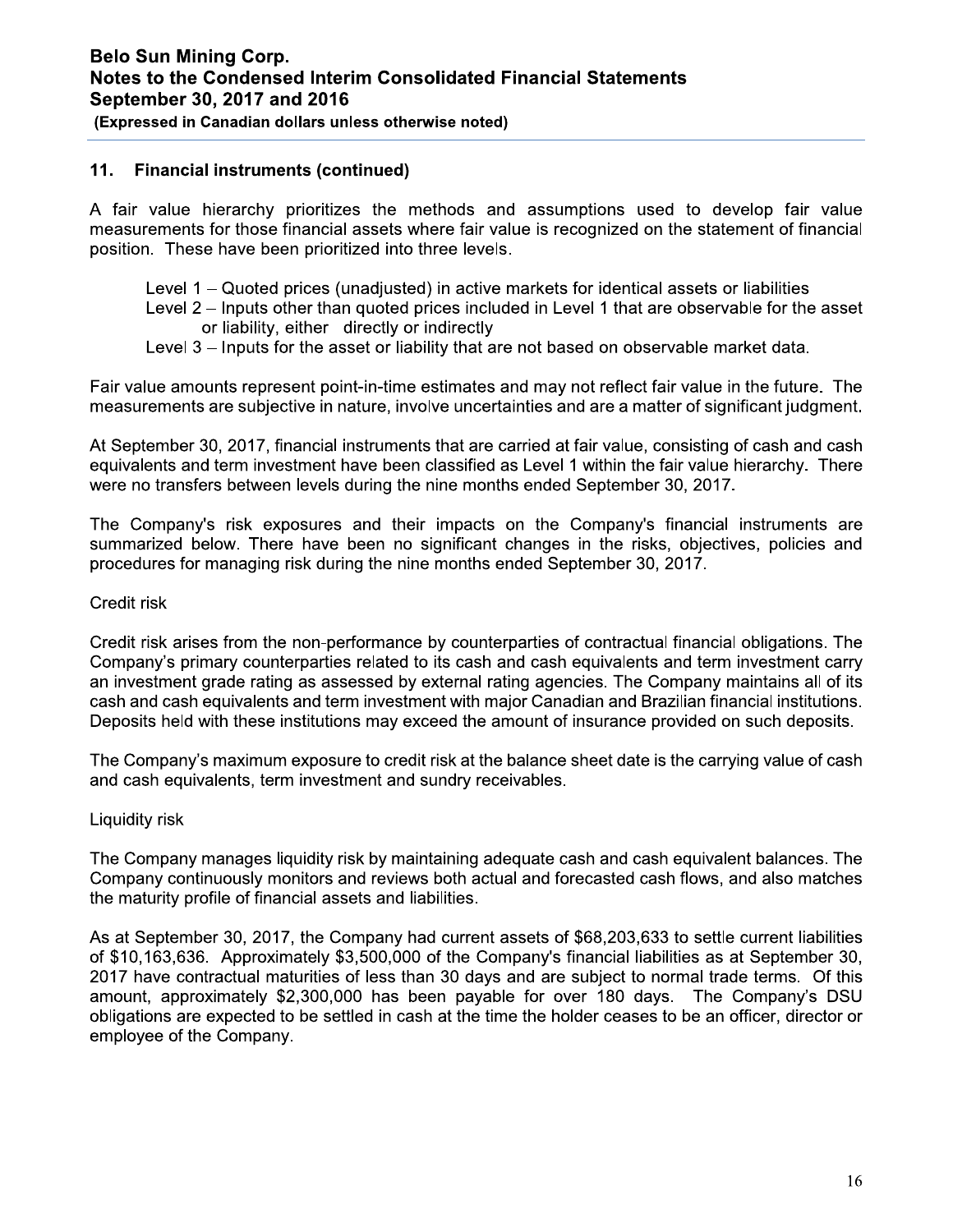#### $11.$ **Financial instruments (continued)**

Market risk

(a) Interest rate risk

The Company's cash equivalents are subject to interest rate cash flow risk as they carry variable rates of interest. The Company's interest rate risk management policy is to purchase highly liquid investments with a term to maturity of one year or less on the date of purchase.

Based on cash and cash equivalent balances on hand at September 30, 2017, a 0.1% change in interest rates could result in a corresponding change in net loss of approximately \$68,000 (December 31, 2016  $-$  \$82,000).

(b) Currency risk

As the Company operates on an international basis, foreign exchange risk exposures arise from transactions and balances denominated in foreign currencies. The Company's foreign currency risk arises primarily with respect to the United States dollar and Brazilian Real. Fluctuations in the exchange rates between these currencies and the Canadian dollar could have a material effect on the Company's business, financial condition and results of operations. The Company does not engage in any hedging activity to mitigate this risk.

A strengthening of \$0.01 in the United States dollar against the Brazilian Real would have decreased net income by approximately \$65,000 for the nine months ended September 30, 2017 (September 30, 2016 - \$90,000). A strengthening of \$0.02 in the Canadian dollar against the United States dollar would have decreased other comprehensive income by approximately \$41,000 for the nine months ended September 30, 2017 (September 30, 2016 - \$56,000).

#### $12.$ **Capital management**

The Company includes cash and equity, comprised of issued common shares, share-based payment reserve and deficit, in the definition of capital. The Company's objectives when managing capital is to maintain its ability to continue as a going concern in order to provide returns for shareholders and benefits for other stakeholders.

The Company manages its capital structure and makes adjustments to it based on the funds available to the Company in order to support the acquisition, exploration and development of mineral properties. The Board of Directors does not establish quantitative return on capital criteria for management but rather relies on the expertise of the Company's management and consultants to sustain future development of the business.

The Company's properties are in the development stage and, accordingly, the Company is dependent upon external financings to fund activities. In order to carry out planned engineering, test work, advancement and development of the mining projects, and pay for administrative costs, the Company will spend working capital and expects to raise the additional funds from time to time as required.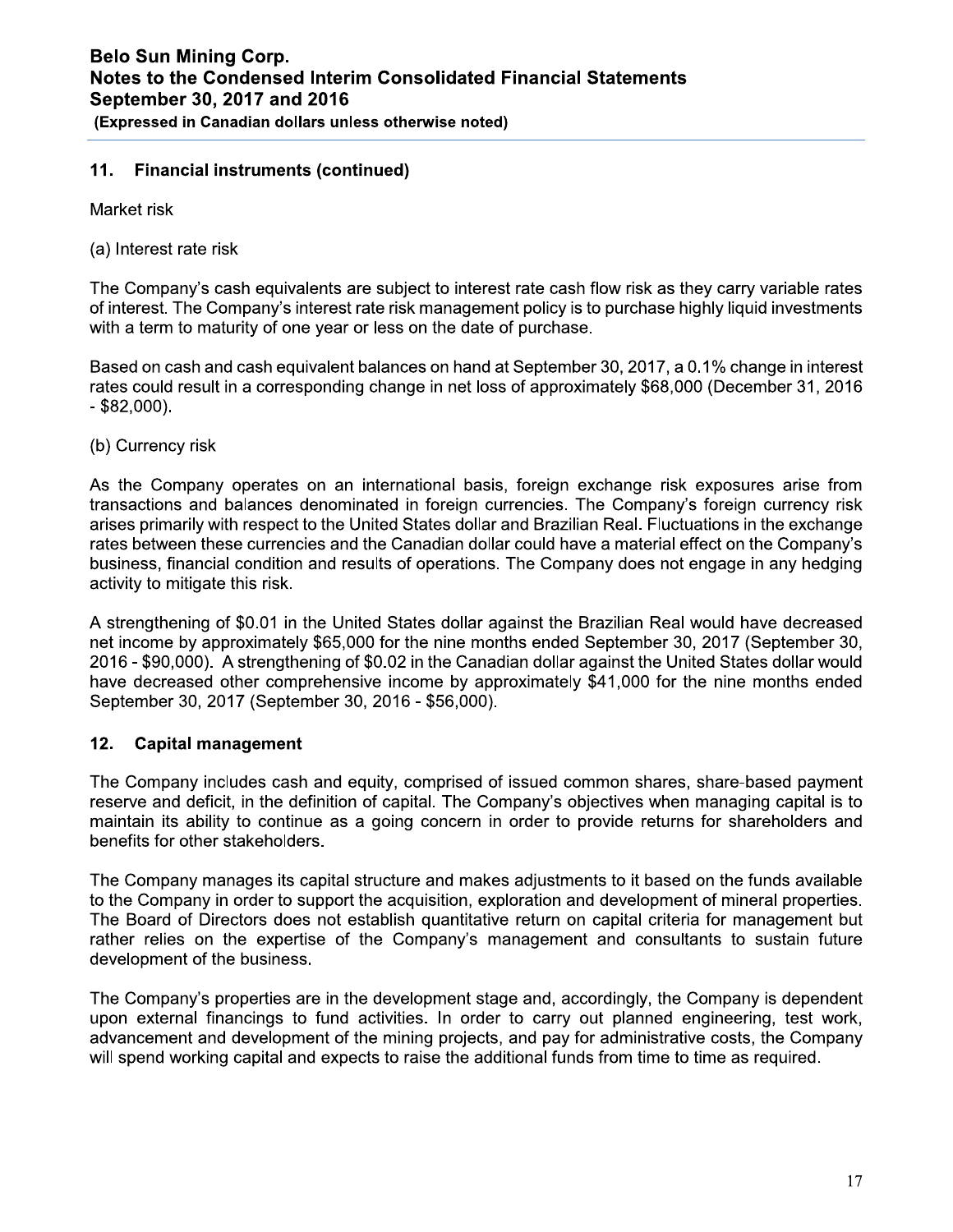#### $12.$ **Capital management (continued)**

Management reviews its capital management approach on an ongoing basis and believes that this approach is reasonable given the relative size of the Company. There were no changes in the Company's approach to capital management during the nine months ended September 30, 2017. The Company is not subject to externally imposed capital requirements.

#### $13.$ **Related party disclosures**

The condensed interim consolidated financial statements include the financial statements of the Company and the subsidiaries at their respective ownership listed in the following table.

|                                         | Country of incorporation | % equity interest |
|-----------------------------------------|--------------------------|-------------------|
| Belo Sun Mineracao Ltda                 | <b>Brazil</b>            | 100               |
| Intergemas Mineracao e Industrailizacao |                          |                   |
| Ltda                                    | Brazil                   | 100               |
| Aubras Mineracao Ltda                   | <b>Brazil</b>            | 98                |
| Oca Mineracao Ltda                      | <b>Brazil</b>            | 100               |

During the three and nine months ended September 30, 2017 and 2016, the Company entered into the following transactions in the ordinary course of business with related parties that are not subsidiaries of the Company.

|                             | Purchases of goods/services |                          |      |               |                   |         |     |         |  |
|-----------------------------|-----------------------------|--------------------------|------|---------------|-------------------|---------|-----|---------|--|
|                             |                             | Three months ended       |      |               | Nine months ended |         |     |         |  |
|                             | September 30,               |                          |      | September 30, |                   |         |     |         |  |
|                             |                             | 2017                     |      | 2016          | 2017              |         |     | 2016    |  |
| 2227929 Ontario Inc.        |                             | 122.928                  | - \$ | 90.000        | -S                | 339.347 | \$. | 273,655 |  |
| Forbes & Manhattan, Inc.    |                             | 75,000                   |      | 110.000       | \$                | 475.000 |     | 410,000 |  |
| Les Consultants Geo Habilis |                             | $\overline{\phantom{a}}$ |      | ۰             |                   | 12.600  |     |         |  |

The following balances included in accounts payable and accrued liabilities were outstanding at the end of the reporting period:

|                                       | Amounts owed by related<br>parties |                          | Amounts owed to related<br>parties |                 |  |  |
|---------------------------------------|------------------------------------|--------------------------|------------------------------------|-----------------|--|--|
|                                       | 30-Sep-17 31-Dec-16                |                          | 30-Sep-17 31-Dec-16                |                 |  |  |
| Directors and officers of the Company | -                                  | $\sim$                   | 131.780                            | 133.813         |  |  |
| 2227929 Ontario Inc.                  | $\overline{\phantom{0}}$           | <b>Contract Contract</b> | 1.195                              | $\qquad \qquad$ |  |  |

The amounts outstanding are unsecured and will be settled in cash. No quarantees have been given or received. No expense has been recognized in the current or prior periods for bad or doubtful debts in respect of the amounts owed by related parties.

The Company shares office space with other companies who may have common officers and directors. The costs associated with the use of this space, including the provision of office equipment and supplies, are administered by 2227929 Ontario Inc. to whom the Company pays a monthly fee of \$40,000, which increased from \$30,000 effective April 2017. 2227929 Ontario Inc. does not have any officers or directors in common with the Company.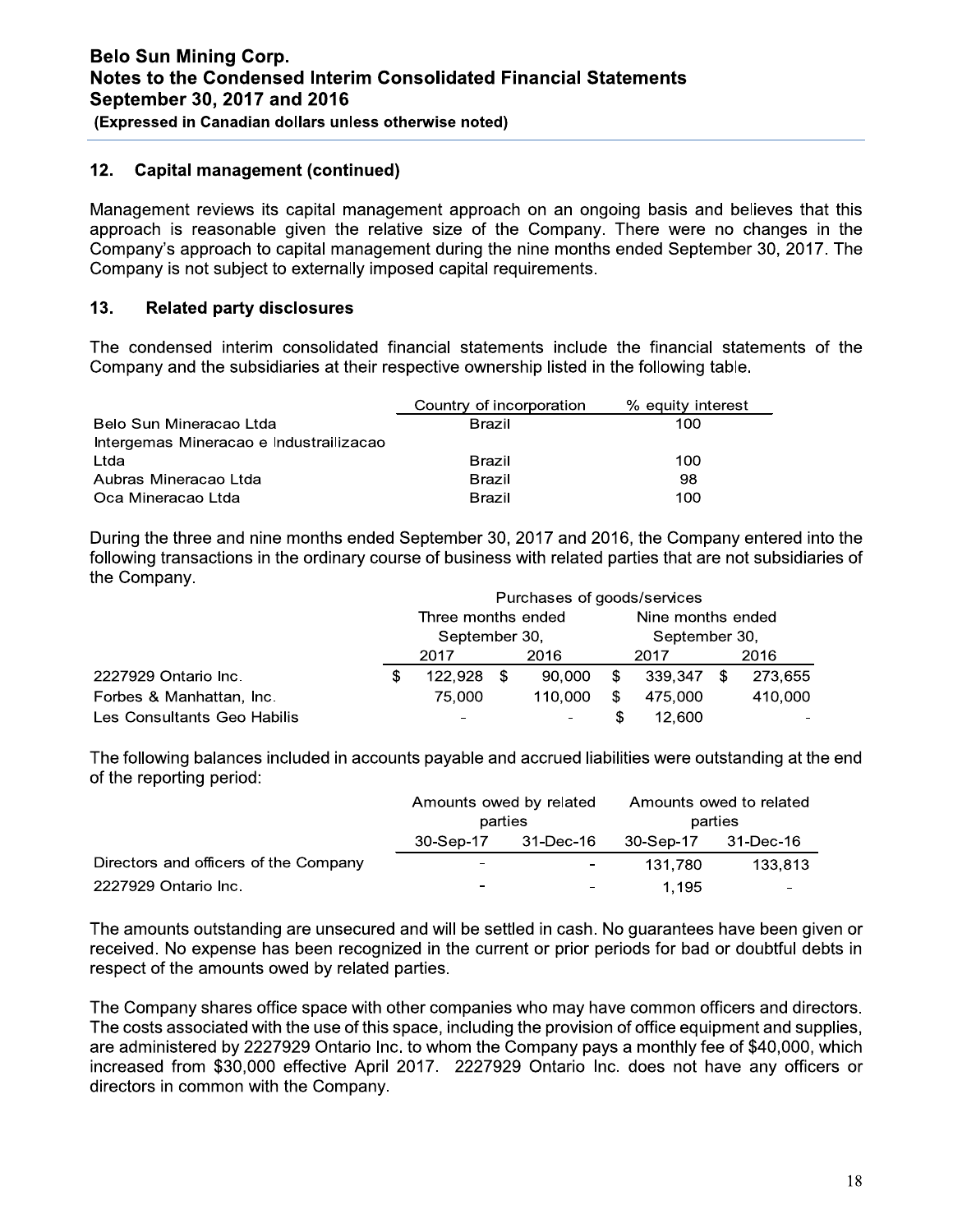#### $13.$ **Related party disclosures (continued)**

Mr. Stan Bharti, a director of the Company, is the Executive Chairman of Forbes & Manhattan, Inc., a corporation that provides strategic planning and business development services to the Company. Forbes & Manhattan, Inc. charges a monthly consulting fee of \$25,000. During the nine months ended September 30, 2017, the Company paid a bonus of \$250,000 to Mr. Bharti through Forbes & Manhattan, Inc. (September 30, 2016: \$185,000).

Mr. Stephane Amireault, an officer of the Company, is an officer of Les Consultants Geo Habilis, a company that provides geological services to the Company from time to time.

The Company loaned \$1,000,000 to Sulliden Mining Capital Inc. ("Sulliden") as a short-term loan in April 2017 which was repaid in May 2017. The Company earned \$10,000 in interest and \$5,000 as a set-up fee as a result of this loan. Sulliden is a related party by virtue of common officers and directors. Mr. Stan Bharti and Mr. Willian Clarke, directors of the Company, are also directors of Sulliden. Mr. Bruce Humphrey, a newly appointed director of the Company, is also a director of Sulliden. Mr. Peter Tagliamonte, an officer and director of the Company, is also an officer and director of Sulliden.

#### Compensation of key management personnel of the Company

The remuneration of directors and other members of key management personnel during the period were as follows:

|                      | Three months ended |     |           |      | Nine months ended         |  |             |  |  |
|----------------------|--------------------|-----|-----------|------|---------------------------|--|-------------|--|--|
|                      | September 30,      |     |           |      | September 30,             |  |             |  |  |
|                      | 2016<br>2017       |     |           | 2017 |                           |  | 2016        |  |  |
| Short-term benefits  | 579.500            |     | 637.750   |      | \$ 2,761,750 \$ 2,188,250 |  |             |  |  |
| Share-based payments | 333,813            |     |           |      | 950.304                   |  |             |  |  |
| DSU expense          | 217.438            |     | 1,585,203 |      | 2,410,953                 |  | 4,989,815   |  |  |
|                      | \$1.130.751        | \$. | 2.222.953 | \$.  | 6.123.006                 |  | \$7.178.065 |  |  |

In accordance with IAS 24 Related Party Disclosures, key management personnel are those persons having authority and responsibility for planning, directing and controlling the activities of the Company, directly or indirectly, including any directors (executive and non-executive) of the Company.

#### 14. **Commitments and contingencies**

- (a) Under a successfully renegotiated agreement with CPRM in March 2008, the Company maintains an interest-bearing term deposit to cover the future royalty payments, starting March 2008. As at September 30, 2017, no royalty payments have been paid.
- (b) The Company is party to certain management contracts. These contracts require that additional payments of up to \$21,800,000 be made upon the occurrence of certain events such as a change of control. As the likelihood of these events taking place is uncertain and it is not probable that there will be any outflow of resources to settle the commitment, the contingent payments have not been reflected in these condensed interim consolidated financial statements. Minimum commitments remaining under these contracts were approximately \$825,000 all due within one year.